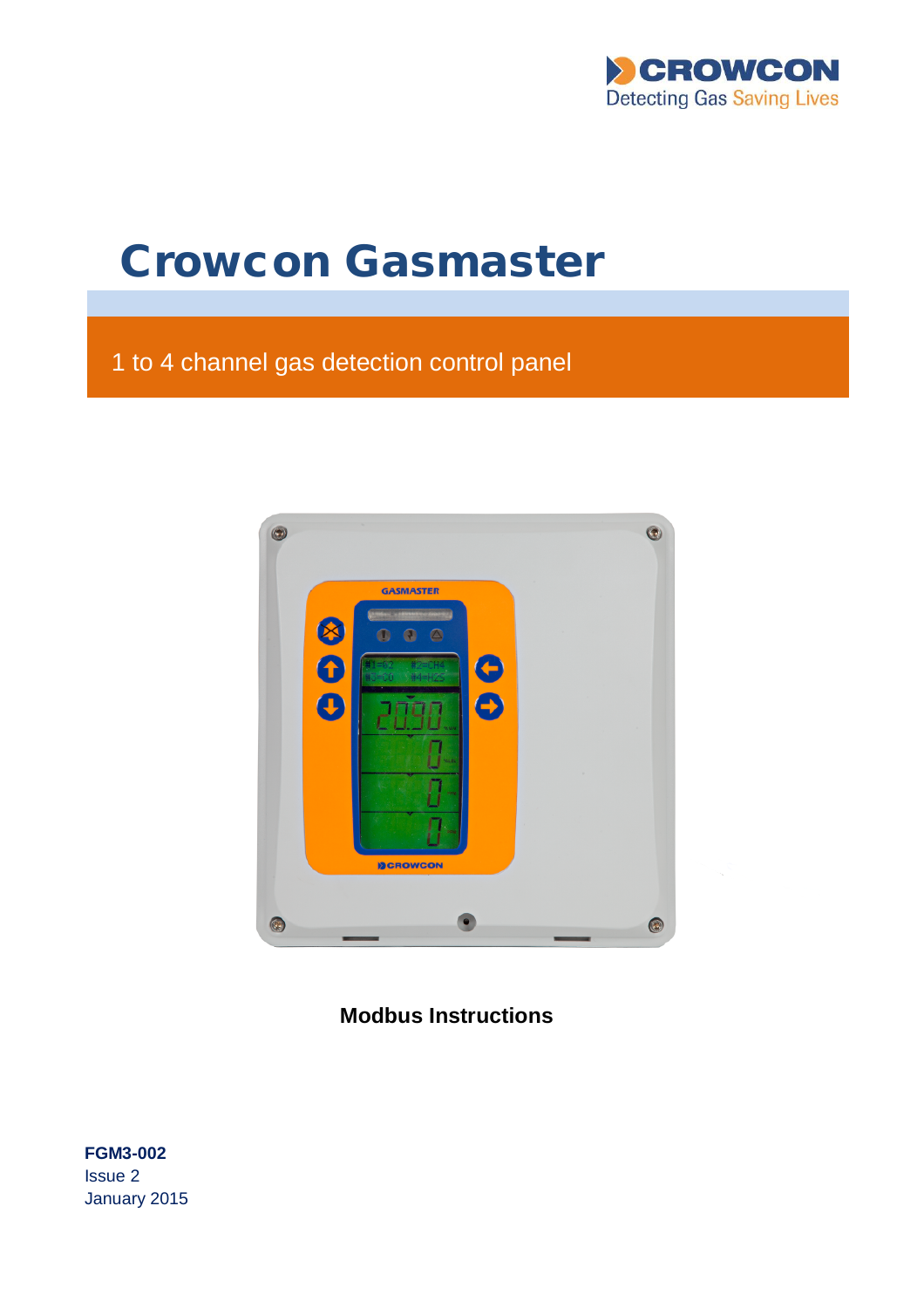

## **Table of contents**

| 1 <sub>1</sub> |  |
|----------------|--|
| 1.1.           |  |
| 1.2.           |  |
| 1.3.           |  |
| 2.             |  |
| 2.1.           |  |
| 2.2.           |  |
| 2.3.           |  |
| 2.4.           |  |
| 2.5.           |  |
| 2.6.           |  |
| 3.             |  |
| 3.1.           |  |
| 3.2.           |  |
| 3.3.           |  |
| 3.4.           |  |
| 3.4.1.         |  |
| 3.5.           |  |
| 3.6.           |  |
| 3.7.           |  |
| 3.7.1.         |  |
| 3.7.2.         |  |
| 3.8.           |  |
| 4.             |  |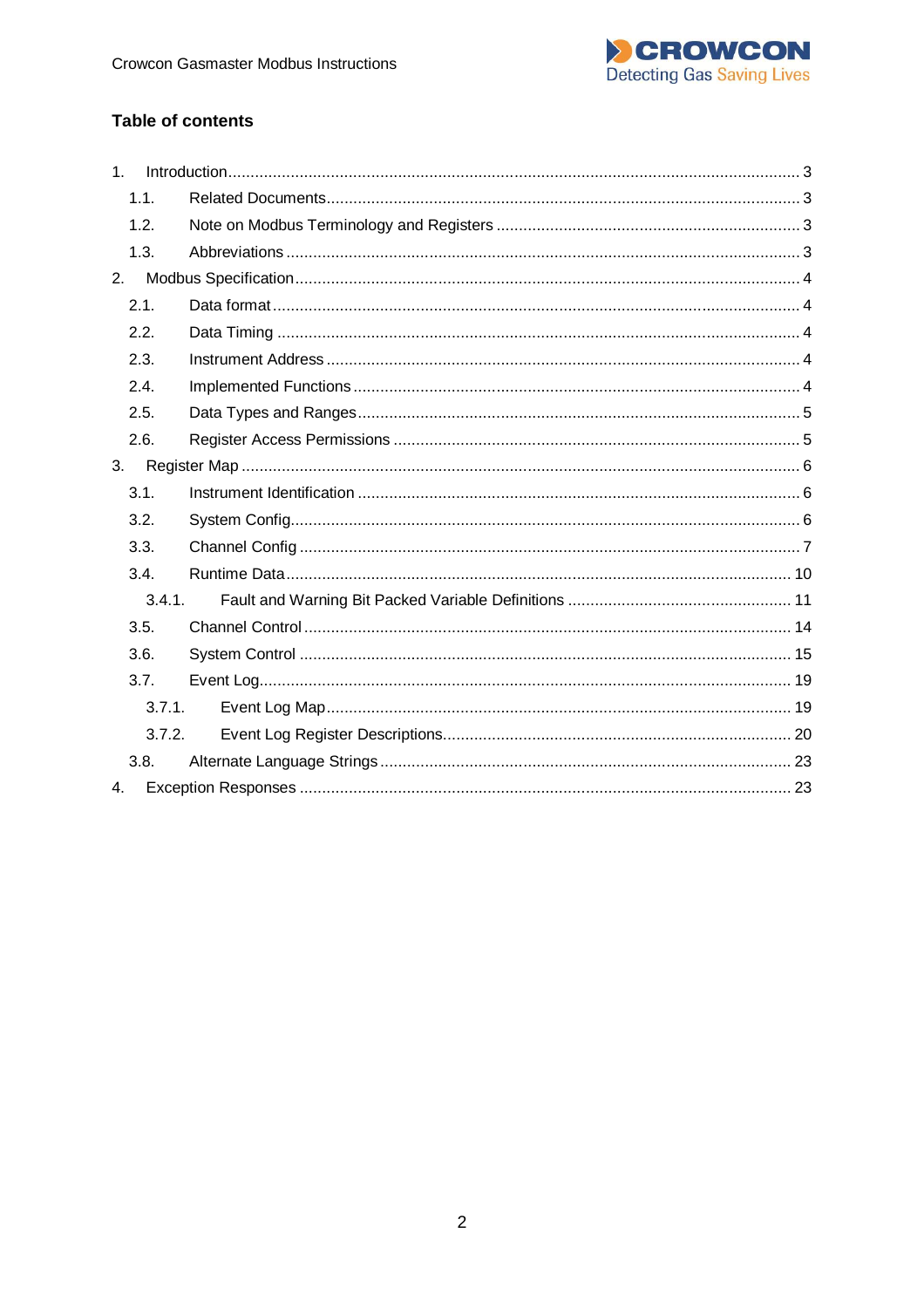

#### <span id="page-2-0"></span>**1. Introduction**

This document describes the Modbus data interface for Crowcon Gasmaster control panel.

The instrument uses the RTU protocol as described in the Modicon Modbus Protocol Reference Guide except as detailed in this document. Extensions and restrictions to the Modbus protocol that have been used in other Crowcon instruments are used here where these extensions and restrictions are known and appropriate.

#### <span id="page-2-1"></span>**1.1. Related Documents**

[1] Modicon Modbus Protocol Reference Guide, MODICON Inc.

#### <span id="page-2-2"></span>**1.2. Note on Modbus Terminology and Registers**

The standard Modbus specification [2] talks of 16 bit (one word) registers and numbers of data bytes. The interpretation of registers and words used in this document (and used by other Crowcon products using Modbus, but perhaps with different terminology) is as follows:

A register will refer to the address of a piece of data within the register map. A register may consist of one or more 16-bit words. Registers are uniquely identified by their address.

The size of a register (sometimes also confusingly referred to as the number of registers) that is the amount of data at a particular register address - is referred to by the number of words it contains.

Restated, we have uniquely addressed registers referring to one or more words of data.

| <b>Abbreviation</b> | <b>Meaning</b>                                                                                                                                                          |
|---------------------|-------------------------------------------------------------------------------------------------------------------------------------------------------------------------|
| <b>ASCII</b>        | A character based transmission protocol which<br>can be easily displayed in human<br>understandable form. A weakness is it uses<br>more bandwidth than RTU              |
| <b>CRC</b>          | Cyclic Redundancy Check – a message postfix<br>used to determine if the message packet has<br>been received without corruption.                                         |
| <b>FTM</b>          | Functional Test Mode – some registers to do<br>with hardware and production testing only have<br>the desired effect during FTM.                                         |
| <b>PLC</b>          | Programmable Logic Controller – part of the<br>industrial IT network responsible for data<br>collection and evaluation.                                                 |
| <b>RTU</b>          | Remote Terminal Unit – a data format which<br>requires the receiver to decode it to a human<br>understandable form. It is normally binary<br>encoded rather than ASCII. |

#### <span id="page-2-3"></span>**1.3. Abbreviations**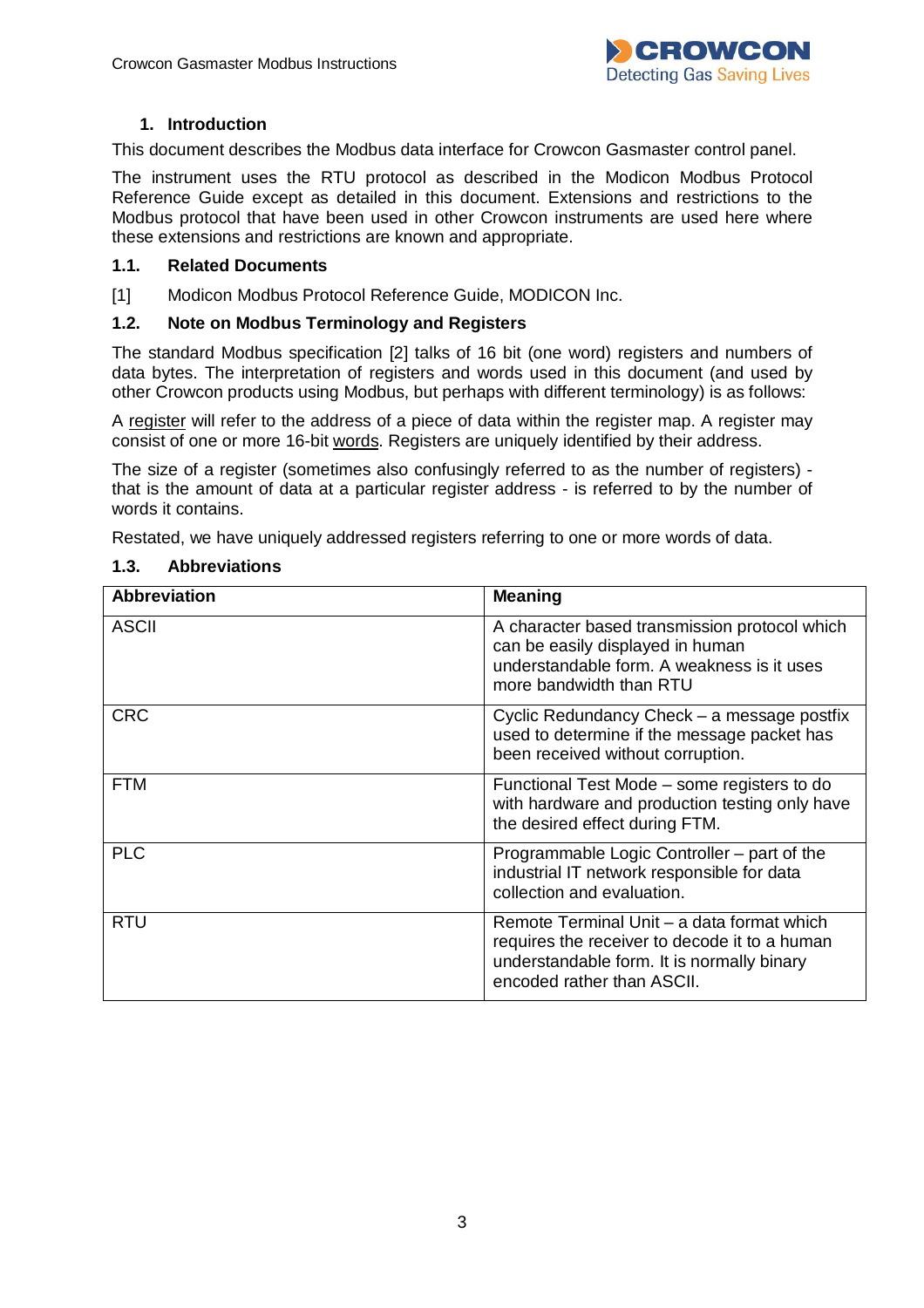

## <span id="page-3-0"></span>**2. Modbus Specification**

The Gasmaster control panel only uses the RTU (remote terminal unit) communications mode, where each 8-bit byte in a message contains two 4-bit hexadecimal numbers, transmitted in binary (rather than as ASCII representations of hexadecimal numbers).

#### <span id="page-3-1"></span>**2.1. Data format**

Basic data format is fixed to the following:

Data format is:1 start bit

8 data bits, least significant bit first

no parity bit

2 stop bits/ 1 stop bit (configurable)

Error check: cyclic redundancy check (CRC)

Baud rate: 9600

Some PLCs cannot work with an 11 bit format ( 1 start, 8 data, 2 stop ), so an option is being provided to allow a 10 bit format (1 start, 8 data, 1 stop ).

## <span id="page-3-2"></span>**2.2. Data Timing**

Standard Modbus defines a silent interval of 3.5 characters times to delimit data packets. However, a silent interval of 5.7mS is used to define the termination of a data packet – this assists PC software in transmitting data packages which conform.

The error condition described in [3] when there is a delay of 1.5 character times, but less than 3.5 character times between data, is not implemented – this can, apparently, cause problems with legacy systems and PC timings.

On receipt of a message requiring a response, the instrument will pause for a guaranteed period of at least 50mS before transmission will commence. Again, there may be timing problems on PC systems if this restriction is not applied.

#### <span id="page-3-3"></span>**2.3. Instrument Address**

Each instrument on a communications loop requires a unique address in the range  $1 - 247$ . This address may be set via the keys on the instrument front panel or by sending a Modbus message to the instrument requesting a change of address – care should be taken not to have multiple instruments on one communications loop with the same address. Communications with multiple instruments at the same communications address is not defined.

All instruments act on the broadcast (address 0) message. No instruments respond to the broadcast message.

#### <span id="page-3-4"></span>**2.4. Implemented Functions**

The Gasmaster only implements two of the Modbus commands. These are:

- 03 Read Holding registers
- 16 Preset multiple registers

Both these commands will support multiple and single register reads and presets.

Where it is appropriate, when data is transmitted to the instrument, the instrument's nonvolatile backup storage will be silently and automatically updated.

See [3] for details of message format and calculation of CRCs.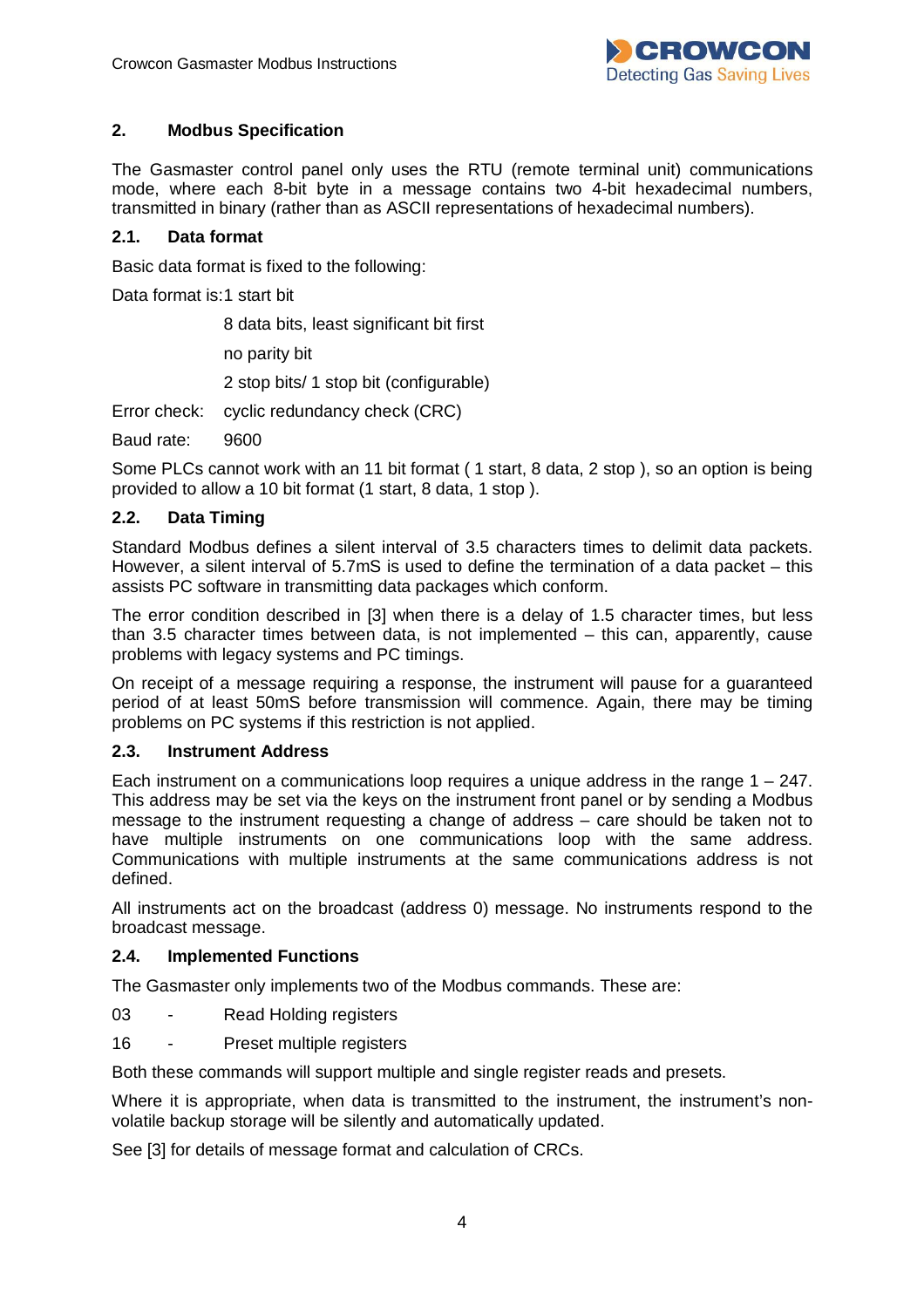

## <span id="page-4-0"></span>**2.5. Data Types and Ranges**

The following data types may be used, ranges in this table represent the maximum allowable and a smaller range may be specified in the register map.

| UINT8              | Single byte, unsigned data (8 bits), null padded in most significant bits to create a<br>word.                                                                                                                    |
|--------------------|-------------------------------------------------------------------------------------------------------------------------------------------------------------------------------------------------------------------|
|                    | Range = $0$ to 255                                                                                                                                                                                                |
| INT <sub>8</sub>   | Single byte, signed data (8 bits), sign extended in most significant bits to create a<br>word.                                                                                                                    |
|                    | Range = $-128$ to 127                                                                                                                                                                                             |
| UINT16             | Two bytes, unsigned integer (16 bits), one word long, most significant byte first.                                                                                                                                |
|                    | $Range = 0$ to 65535                                                                                                                                                                                              |
| <b>INT16</b>       | Two bytes, signed integer (16 bits), one word long.                                                                                                                                                               |
|                    | Range = $-32768$ to 32767                                                                                                                                                                                         |
| UINT32             | Four bytes, unsigned integer (32 bits), 2 words, most significant word first.                                                                                                                                     |
|                    | Range = $0$ to 4,294,967,295                                                                                                                                                                                      |
| INT <sub>32</sub>  | Four bytes, signed integer (32 bits), 2 words, most significant word first.                                                                                                                                       |
|                    | Range = -2,147,483,648 to 2,147,483,647                                                                                                                                                                           |
| TEXT <sub>nn</sub> | Text string, nn characters long, packed 2 characters per word, of length nn/2<br>words. Ordered with first character in high byte of first word. Null padded in least<br>significant byte of last word if needed. |
|                    | Range 1-255. A zero byte can be used, and this will mark the termination of the<br>string.                                                                                                                        |
| <b>FLOAT</b>       | Floating point number, in IEEE-754 format.                                                                                                                                                                        |
| ENUM nn            | Data enumeration. A UINT16 where each number (counting from 0) refers to an<br>option from a list of nn possibilities. In the Register map notes below,<br>enumerations are listed in numeric order.              |
|                    | Range 0 to the number of enumerations listed.                                                                                                                                                                     |
| BIT nn             | An array of nn bits, null padded as necessary in the most significant word, from the<br>most significant<br>bit to create a whole word. Length is nn/16 words.                                                    |

#### <span id="page-4-1"></span>**2.6. Register Access Permissions**

Permissions used in the register map following are:

- R/W Read and write always allowed
- R Read only. The information cannot be modified via Modbus.
- R(W) Read only, unless the security address (see control section below) has been set to the appropriate value, when the location is also write-able.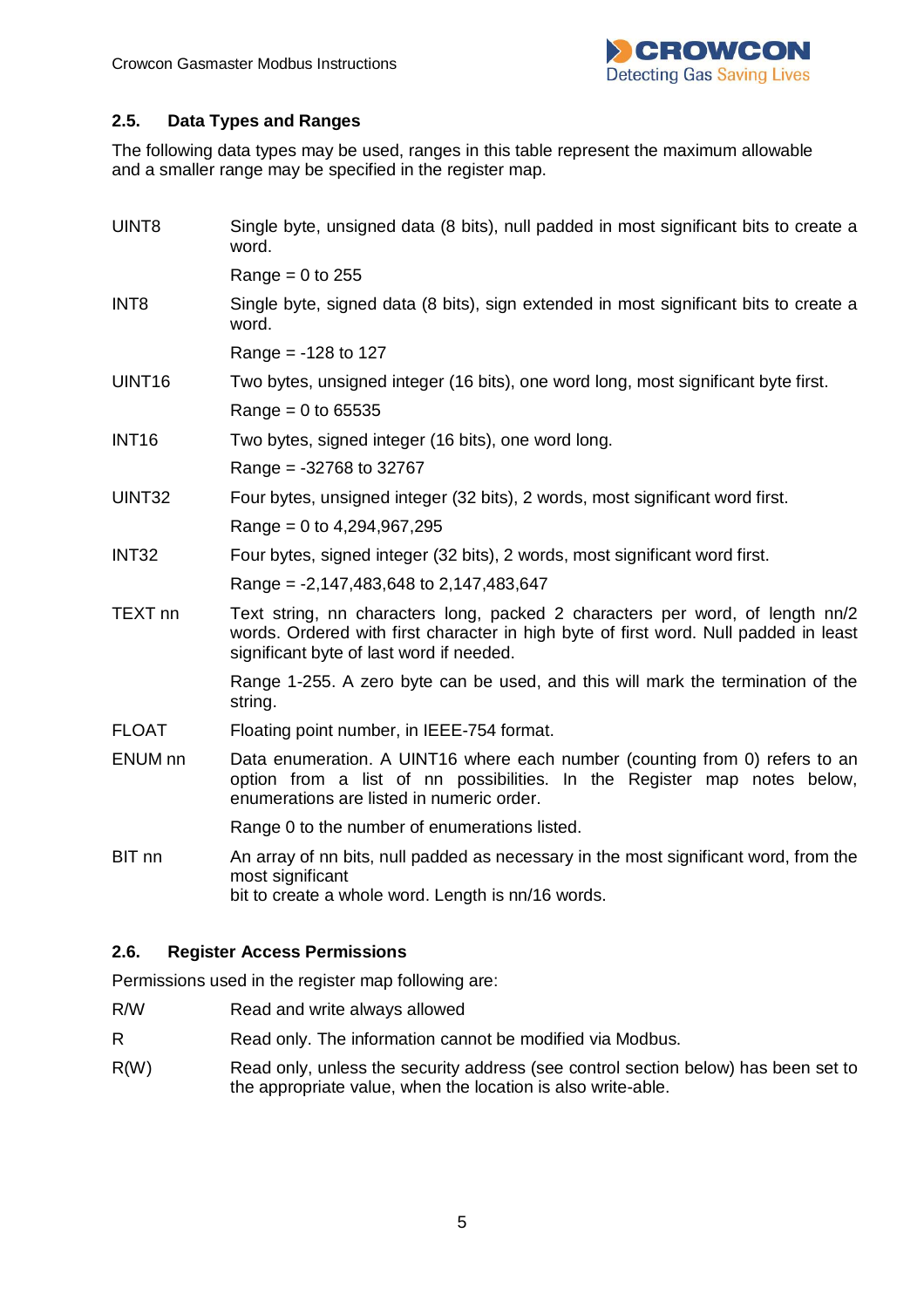

## <span id="page-5-0"></span>**3. Register Map**

## <span id="page-5-1"></span>**3.1. Instrument Identification**

Information about the instrument as a whole.

| <b>Address</b> | <b>Name</b>                    | <b>Words</b> | R/W  | Data<br><b>Type</b> | Notes/Example                                                                                             |
|----------------|--------------------------------|--------------|------|---------------------|-----------------------------------------------------------------------------------------------------------|
|                | Instrument identification      | 8            | R    | TEXT <sub>16</sub>  | "GasmasterIII"                                                                                            |
| 2              | Manufacturer                   | 8            | R    | TEXT <sub>16</sub>  | "Crowcon"                                                                                                 |
| 3              | Software version               | 8            | R    | TEXT16              | e.g. "V1 i1.01"                                                                                           |
| $\overline{4}$ | serial<br>Instrument<br>number | 8            | R(W) | TEXT16              | A combination of works order<br>number and line item, written<br>as text.                                 |
| 5              | <b>System Name</b>             | 8            | R(W) | TEXT16              | "free text here", whatever the<br>customer wants to call their<br>system. Helps in a multi drop<br>scheme |

## <span id="page-5-2"></span>**3.2. System Config**

| <b>Address</b> | <b>Name</b>                      | <b>Words</b>   | R/W  | Data<br><b>Type</b> | Notes/Example                                                                             |
|----------------|----------------------------------|----------------|------|---------------------|-------------------------------------------------------------------------------------------|
|                |                                  |                |      |                     |                                                                                           |
| 50             | <b>Modbus Address</b>            | $\mathbf{1}$   | R(W) | UINT8               | e.g. $34$                                                                                 |
|                |                                  |                |      |                     | Range 1 to 247                                                                            |
| 51             | Modbus Stop bit Config           | 1              | R(W) | ENUM <sub>2</sub>   | 2 Stop Bits,<br>1 Stop Bit.                                                               |
| 52             | <b>Next Service Due</b>          | $\overline{2}$ | R(W) | <b>INT32</b>        | Seconds since power-up                                                                    |
| 53             | Language                         | 1              | R(W) | ENUM <sub>2</sub>   | UK English,<br>Alternate language                                                         |
| 54             | System Type                      | $\mathbf{1}$   | R(W) | ENUM3               | Standard Enclosure Multiple,<br>Standard Enclosure Single,<br>Flameproof Enclosure.       |
|                |                                  |                |      |                     | NOTE this is used to<br>determine whether to use<br>channel 2 to 4 of channel<br>display. |
| 55             | Menu Display Contrast            | 1              | R(W) | UINT8               | 0 low contrast to                                                                         |
|                |                                  |                |      |                     | 255 high contrast                                                                         |
| 56             | <b>Channel Display</b>           | 1              | R(W) | UINT8               | 0 low contrast to                                                                         |
|                | Contrast                         |                |      |                     | 255 high contrast                                                                         |
| 57             | Common Relay Low<br>Type         | $\mathbf{1}$   | R(W) | ENUM3               | Non latching,<br>Latched,<br>Latching Acceptable.                                         |
| 58             | Common Relay Low<br>Energisation | 1              | R(W) | ENUM <sub>2</sub>   | Normally de-energised,<br>Normally energised                                              |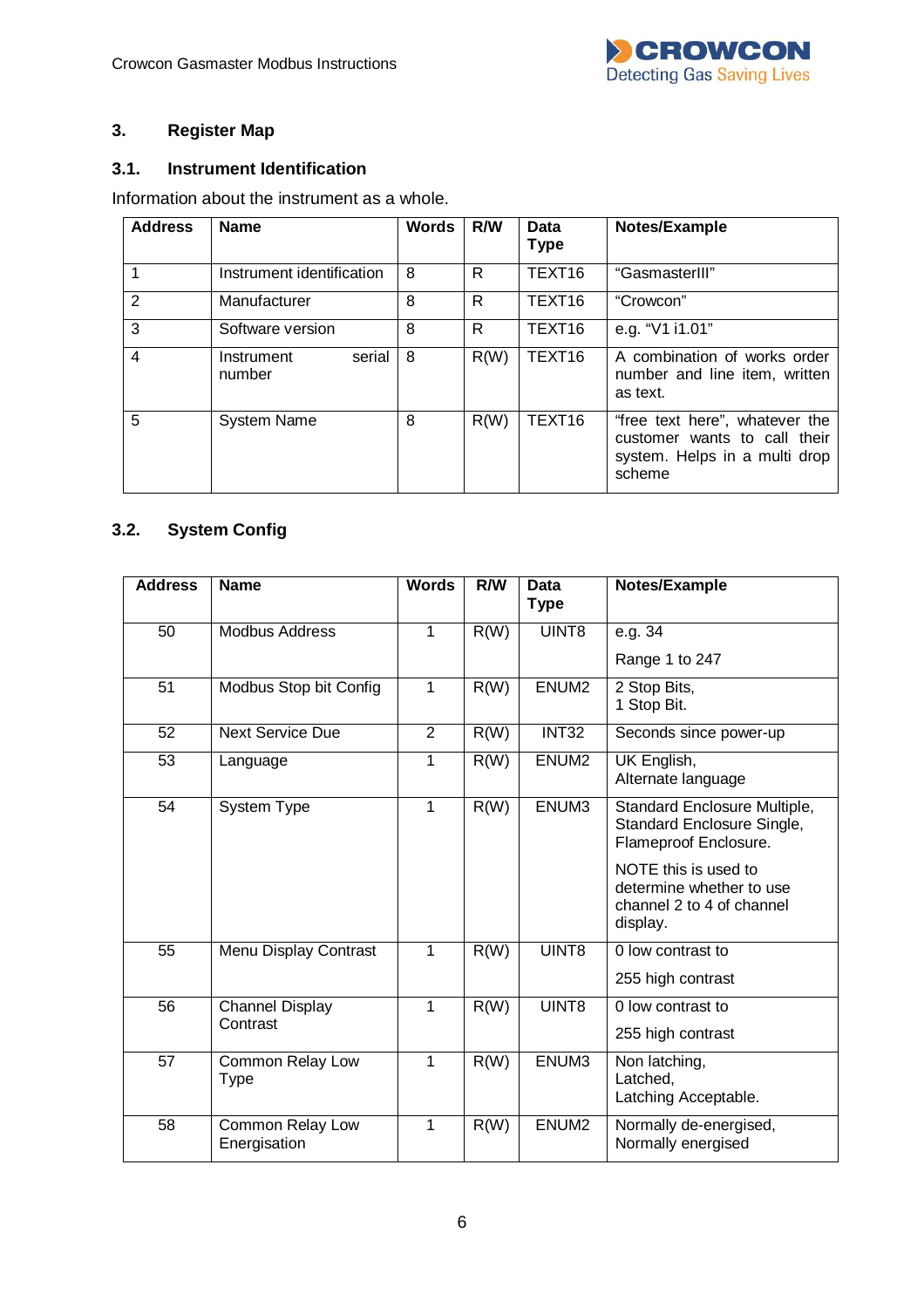

| <b>Address</b> | <b>Name</b>                               | <b>Words</b>   | R/W  | <b>Data</b><br><b>Type</b> | Notes/Example                                                                                                             |
|----------------|-------------------------------------------|----------------|------|----------------------------|---------------------------------------------------------------------------------------------------------------------------|
| 59             | Common Relay High<br>Type                 | 1              | R(W) | ENUM3                      | Non latching,<br>Latched,<br>Latching Acceptable.                                                                         |
| 60             | Common Relay High<br>Energisation         | 1              | R(W) | ENUM <sub>2</sub>          | Normally de-energised,<br>Normally energised                                                                              |
| 61             | <b>Common Relay Fault</b><br>Type         | 1              | R(W) | ENUM <sub>2</sub>          | Non latching,<br>Latched.                                                                                                 |
| 62             | <b>Common Relay Fault</b><br>Energisation | $\mathbf{1}$   | R(W) | ENUM <sub>2</sub>          | Normally de-energised,<br>Normally energised                                                                              |
| 63             | Sounder AV Drive type                     | 1              | R(W) | ENUM3                      | Non latching,<br>Latched,<br>Latching Acceptable.                                                                         |
| 64             | Beacon AV Drive type                      | 1              | R(W) | ENUM <sub>2</sub>          | Non latching,<br>Latched.                                                                                                 |
| 65             | <b>Supervisor Password</b>                | $\overline{7}$ | R(W) | TEXT14                     | Text string for supervisor<br>password.<br>Can be NULL for no password                                                    |
| 66             | <b>System Clock</b><br>Adjustment         | $\overline{2}$ | R(W) | <b>INT32</b>               | Number of counts to slow $(+)$<br>or speed up (-) the System<br>Timer (range: -200 to +200 =<br>$+ -1\%$ )                |
| 67             | Mains Fail Config                         | 1              | R(W) | ENUM <sub>2</sub>          | How mains fail is to be notified<br>to user:-                                                                             |
|                |                                           |                |      |                            | Mains Fail as Warning,<br>Mains Fail as Fault.                                                                            |
| 68             | <b>Pellistor Saver</b><br>Threshold       | $\overline{2}$ | R(W) | <b>FLOAT</b>               | The %LEL value at which a<br>pellistor is switched off to save<br>it from excess exposure.<br>Typically between 90to 95%. |
|                |                                           |                |      |                            |                                                                                                                           |

# <span id="page-6-0"></span>**3.3. Channel Config**

## **Channel 1**

| <b>Address</b> | <b>Name</b>                | Words | R/W  | Data<br><b>Type</b> | Notes/Example                                                                                           |
|----------------|----------------------------|-------|------|---------------------|---------------------------------------------------------------------------------------------------------|
| 100            | Ch <sub>1</sub> . Location | 8     | R(W) | TEXT16              | "Boiler Room"<br>For use by PC or SCADA<br>systems.                                                     |
| 101            | Ch1.GasName                | 8     | R(W) | TEXT16              | "CH4"<br>Note only 4 characters<br>displayed on LCD.                                                    |
| 102            | Ch1.Type                   |       | R(W) | ENUM6               | Not active,<br>Detector 4to20 Source,<br>Detector 4to20 Sink,<br>Fire 4to20 Source,<br>Fire 4to20 Sink, |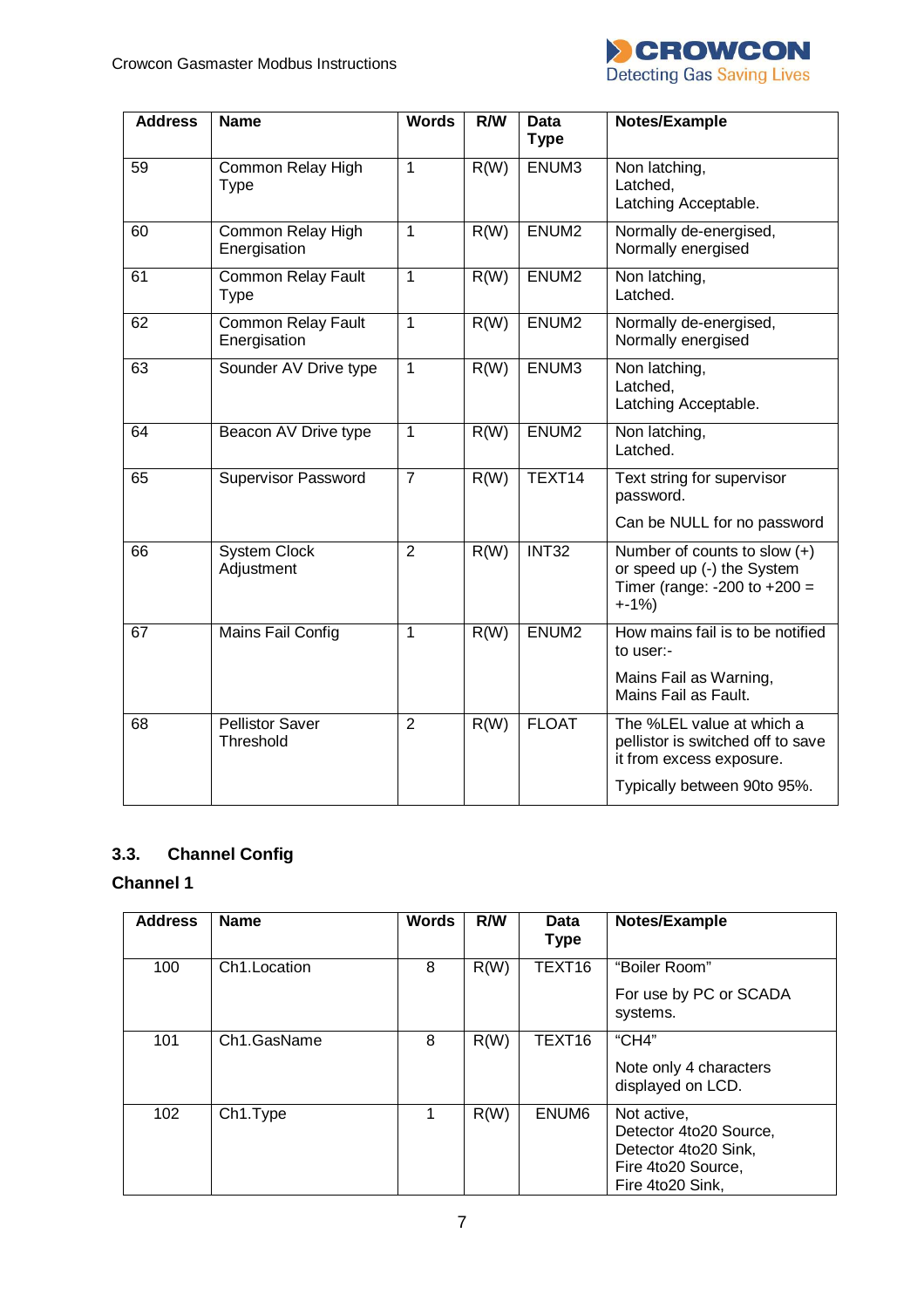

| <b>Address</b> | <b>Name</b>                        | <b>Words</b>            | R/W  | <b>Data</b><br><b>Type</b> | Notes/Example                                                         |
|----------------|------------------------------------|-------------------------|------|----------------------------|-----------------------------------------------------------------------|
|                |                                    |                         |      |                            | Conv. Fire,<br>ESU 4to20 Sink<br>Pellistor                            |
| 103            | Ch1.Range                          | 2                       | R(W) | <b>FLOAT</b>               | The full scale range of the<br>channel e.g. 2.36.                     |
|                |                                    |                         |      |                            | Should be in range 1.00 to<br>9999, 3 sig fig only                    |
|                |                                    |                         |      |                            | Not used for Fire and ESU.                                            |
| 104            | Ch1.Units                          | 1                       | R(W) | ENUM6                      | NONE,<br>%LEL,<br>PPM,<br>PPB,<br>%VOL,<br><b>FIRE</b>                |
| 105            | Ch1.Alarm Low Level                | $\overline{2}$          | R(W) | <b>FLOAT</b>               | The alarm level for dangerous<br>levels of gas.                       |
| 106            | Ch1.Alarm Low<br><b>Hysteresis</b> | $\overline{2}$          | R(W) | <b>FLOAT</b>               | For Fire: not used.                                                   |
|                |                                    |                         |      |                            | For ESU: Fan slow fault level<br>$(mA)$ .                             |
| 107            | Ch1.Alarm Low Sense                | 1                       | R(W) | ENUM1                      | Rising,<br>Falling                                                    |
|                |                                    |                         |      |                            | Not used for a fire channel.<br>Always rising for an ESU<br>channel.  |
| 108            | Ch1.Relay Low Type                 | $\mathbf{1}$            | R(W) | ENUM3                      | Non latching,<br>Latched,<br>Latching Acceptable.                     |
| 109            | Ch1.Relay Low<br>Energisation      | 1                       | R(W) | ENUM <sub>2</sub>          | Normally de-energised,<br>Normally energised                          |
| 110            | Ch1.Alarm High Level               | $\overline{\mathbf{c}}$ | R(W) | <b>FLOAT</b>               | The alarm level for injurious<br>levels of gas.                       |
|                |                                    |                         |      |                            | For Fire: alarm trigger level.                                        |
|                |                                    |                         |      |                            | For ESU: Fan stall fault level<br>$(mA)$ .                            |
| 111            | Ch1.Alarm High Sense               | $\mathbf{1}$            | R(W) | ENUM <sub>2</sub>          | Rising,<br>Falling.                                                   |
|                |                                    |                         |      |                            | Always rising for a fire or ESU<br>channel.                           |
| 112            | Ch1.Relay High Type                | $\mathbf{1}$            | R(W) | ENUM3                      | Non latching,<br>Latched,<br>Latching Acceptable.                     |
| 113            | Ch1.Relay High<br>Energisation     | 1                       | R(W) | ENUM <sub>2</sub>          | Normally de-energised,<br>Normally energised                          |
| 114            | Ch1.Interpret Low                  | $\mathbf{1}$            | R(W) | ENUM3                      | Interpret as fault,<br>Interpret as warning,<br>Interpret as Inhibit. |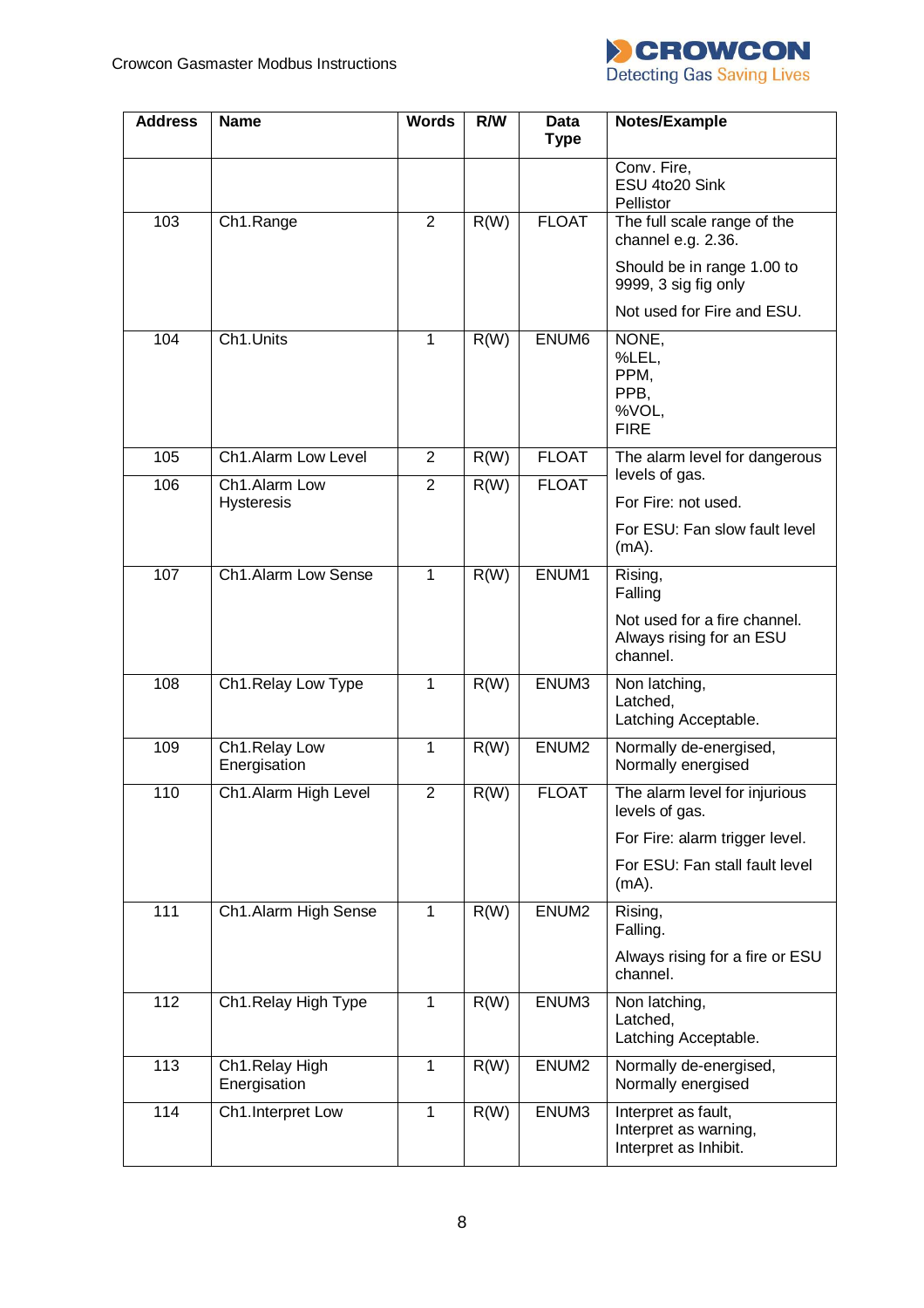

| <b>Address</b> | <b>Name</b>                | <b>Words</b>   | R/W  | <b>Data</b><br><b>Type</b> | Notes/Example                                                                                                                         |
|----------------|----------------------------|----------------|------|----------------------------|---------------------------------------------------------------------------------------------------------------------------------------|
| 115            | Ch1.Apply ZFS              | 1              | R(W) | ENUM <sub>2</sub>          | No ZFS,<br>Apply ZFS.                                                                                                                 |
| 116            | <b>Ch1.Fire Reset Time</b> | $\mathbf{1}$   | R(W) | UINT16                     | The length of time power is<br>removed for a conventional<br>fire loop to reset the sensor.<br>Range 1 to 30 secs; default 5<br>secs. |
| 117            | Ch1.Stabilisation Time     | 1              | R(W) | UINT <sub>16</sub>         | The length of time after power<br>up before valid readings is<br>obtained from a sensor.<br>Range 1 to 120 secs; default<br>60 secs.  |
| 118            | Ch1.Alarm 1 Silent         | $\mathbf{1}$   | R(W) | ENUM <sub>2</sub>          | Alarm 1 Annunciated,<br>Alarm 1 Silent.                                                                                               |
| 119            | Ch1.Input zero             | $\overline{2}$ | R(W) | <b>FLOAT</b>               | Range 3 to 5 mA for gas<br>detector inputs.                                                                                           |
|                |                            |                |      |                            | For a pellistor it is an ADC<br>count in range 200 to 500                                                                             |
| 120            | Ch1.Input scale            | $\overline{2}$ | R(W) | <b>FLOAT</b>               | A scale correction factor in<br>range 0.9 to 1.1                                                                                      |
|                |                            |                |      |                            | For a pellistor it is a calibration<br>scale factor in the range 0.02<br>to 0.25                                                      |
| 121            | Ch1.Output zero            | $\overline{2}$ | R(W) | <b>FLOAT</b>               | A float value of output offset in<br>the range $-1.0$ to $+1.0$ .                                                                     |
|                |                            |                |      |                            | Note use runtime control<br>registers to set these values<br>during output calibration<br>operations.                                 |
| 122            | Ch1.Output scale           | $\overline{2}$ | R(W) | <b>FLOAT</b>               | A float value of output offset in<br>the range 0.8 to 1.2.                                                                            |
|                |                            |                |      |                            | Note use runtime control<br>registers to set these values<br>during output calibration<br>operations.                                 |
| 123            | Ch1.Input Scale Limit      | $\overline{2}$ | R(W) | <b>FLOAT</b>               | The limit value of gain for<br>pellistors                                                                                             |
|                |                            |                |      |                            | Typical values are:-                                                                                                                  |
|                |                            |                |      |                            | $VQ21/VQ1 - 0.13$<br>$VQ25/VQ22 - 0.12$<br>$VQ41 - 0.21$                                                                              |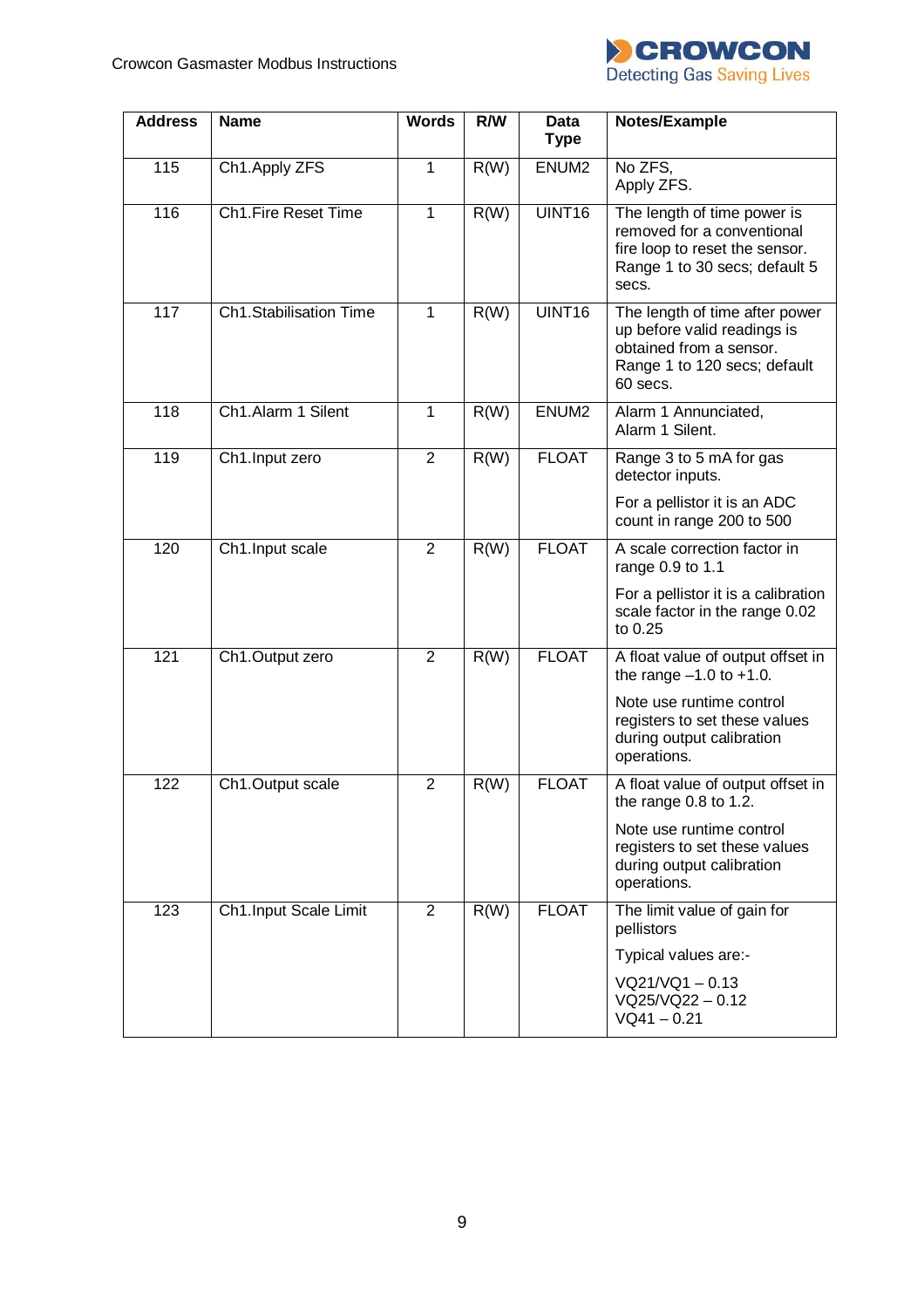

## **Channel 2**

| <b>Address</b> | <b>Name</b>         | <b>Words</b> | R/W | Data<br>$T$ ype | Notes/Example |
|----------------|---------------------|--------------|-----|-----------------|---------------|
| 200 to<br>223  | $Ch2.*$ as per ch1. |              |     |                 |               |

## **Channel 3**

| <b>Address</b> | <b>Name</b>                                 | <b>Words</b> | R/W | Data<br><b>Type</b> | Notes/Example |
|----------------|---------------------------------------------|--------------|-----|---------------------|---------------|
| 300 to<br>323  | Ch <sub>3</sub> .* as per ch <sub>1</sub> . |              |     |                     |               |

## **Channel 4**

| <b>Address</b> | <b>Name</b>         | <b>Words</b> | R/W | Data<br><b>Type</b> | Notes/Example |
|----------------|---------------------|--------------|-----|---------------------|---------------|
| 400 to<br>423  | $Ch4.*$ as per ch1. |              |     |                     |               |

## <span id="page-9-0"></span>**3.4. Runtime Data**

| <b>Address</b> | <b>Name</b>             | <b>Words</b>   | R/W          | Data<br><b>Type</b> | Notes/Example                                                                                                                        |
|----------------|-------------------------|----------------|--------------|---------------------|--------------------------------------------------------------------------------------------------------------------------------------|
| 500            | Time                    | 2              | R            | UINT32              | Seconds since power up.                                                                                                              |
| 501            | <b>Status</b>           | 1              | $\mathsf{R}$ | BIT3                | 0-System Fault<br>1-Global Inhibit<br>2-Warning                                                                                      |
| 502            | System Fault 1          | 2              | R            | UINT32              | Bit packed variable see section<br>3.4.1                                                                                             |
| 503            | <b>System Fault 2</b>   | 2              | R.           | UINT32              | Bit packed variable see section<br>3.4.1                                                                                             |
| 504            | System Warning 1        | $\overline{2}$ | R.           | UINT32              | Bit packed variable see section<br>3.4.1                                                                                             |
| 505            | <b>System Warning 2</b> | $\overline{2}$ | R.           | UINT32              | Bit packed variable see section<br>3.4.1                                                                                             |
| 506            | Channel 1 Level         | $\overline{2}$ | R            | <b>FLOAT</b>        | Gas level                                                                                                                            |
| 507            | <b>Channel 1 Status</b> | 1              | R            | BIT <sub>6</sub>    | Bit $0 -$ Alarm 1<br>Bit $1 -$ Alarm 2<br>Bit 2 - Undefined<br>$Bit 3 - Inhibit$<br>Bit 4 - Low Interpret Warning<br>$Bit 5 - Fault$ |
| 508            | Channel 2 Level         | $\overline{2}$ | R            | <b>FLOAT</b>        | Gas level                                                                                                                            |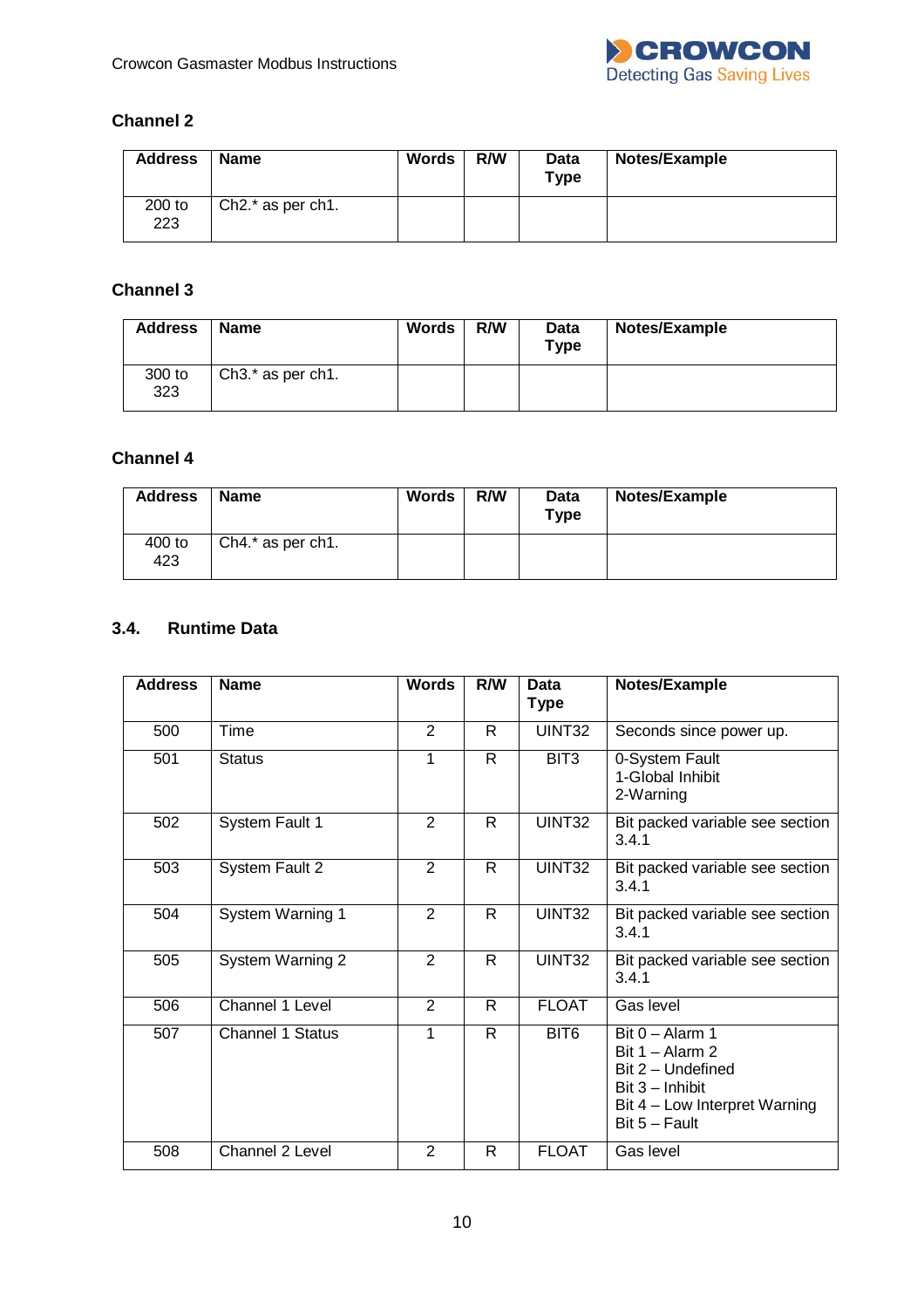

| <b>Address</b> | <b>Name</b>             | <b>Words</b>   | R/W          | <b>Data</b><br><b>Type</b> | Notes/Example                                                                                                                        |
|----------------|-------------------------|----------------|--------------|----------------------------|--------------------------------------------------------------------------------------------------------------------------------------|
| 509            | <b>Channel 2 Status</b> | 1              | $\mathsf{R}$ | BIT <sub>6</sub>           | Bit $0 -$ Alarm 1<br>Bit $1 -$ Alarm 2<br>Bit 2 - Undefined<br>$Bit 3 - Inhibit$<br>Bit 4 - Low Interpret Warning<br>$Bit 5 - Fault$ |
| 510            | Channel 3 Level         | $\overline{2}$ | R            | <b>FLOAT</b>               | Gas level                                                                                                                            |
| 511            | <b>Channel 3 Status</b> | 1              | $\mathsf{R}$ | BIT <sub>6</sub>           | Bit $0 -$ Alarm 1<br>Bit $1 -$ Alarm 2<br>Bit 2 - Undefined<br>$Bit 3 - Inhibit$<br>Bit 4 – Low Interpret Warning<br>$Bit 5 - Fault$ |
| 512            | Channel 4 Level         | $\overline{2}$ | R            | <b>FLOAT</b>               | Gas level                                                                                                                            |
| 513            | <b>Channel 4 Status</b> | 1              | R.           | BIT <sub>6</sub>           | Bit $0 -$ Alarm 1<br>Bit $1 -$ Alarm 2<br>Bit 2 - Undefined<br>$Bit 3 - Inhibit$<br>Bit 4 – Low Interpret Warning<br>Bit $5 -$ Fault |

## <span id="page-10-0"></span>**3.4.1. Fault and Warning Bit Packed Variable Definitions**

The following table defines the mapping of status word bits to faults.

| <b>Bit identity</b> | <b>Fault identity</b> | <b>Fault meaning</b>                                                                                 |
|---------------------|-----------------------|------------------------------------------------------------------------------------------------------|
| 0 System Fault 1    | 1                     | Measurement system failure on ADC zero signal                                                        |
| 1 System Fault 1    | $\overline{2}$        | Measurement system failure on ADC span signal                                                        |
| 2 System Fault 1    | 3                     | Battery Flat - shutting down                                                                         |
| 3 System Fault 1    | $\overline{4}$        | Battery Low - not much time before shutdown                                                          |
| 4 System Fault 1    | 5                     | Relay power supply fail - P12V not in expected range                                                 |
| 5 System Fault 1    | 6                     | Main supply fail – power from main supply is not within expected<br>range                            |
| 6 System Fault 1    | $\overline{7}$        | NVM hardware fail – there was a problem erasing or writing to on<br>chip flash non volatile storage. |
| 7 System Fault 1    | 8                     | No valid data in NVM at power-up - Loaded default parameters                                         |
| 8 System Fault 1    | 9                     | Common alarm low relay coil open circuit fault                                                       |
| 9 System Fault 1    | 10                    | Common alarm high relay coil open circuit fault                                                      |
| 10 System Fault 1   | 11                    | Common fault relay coil open circuit fault                                                           |
| 11 System Fault 1   | 12                    | Channel 1 Alarm Low relay coil open circuit fault                                                    |
| 12 System Fault 1   | 13                    | Channel 1 Alarm Low relay coil open circuit fault                                                    |
| 13 System Fault 1   | 14                    | Channel 2 Alarm Low relay coil open circuit fault                                                    |
| 14 System Fault 1   | 15                    | Channel 2 Alarm Low relay coil open circuit fault                                                    |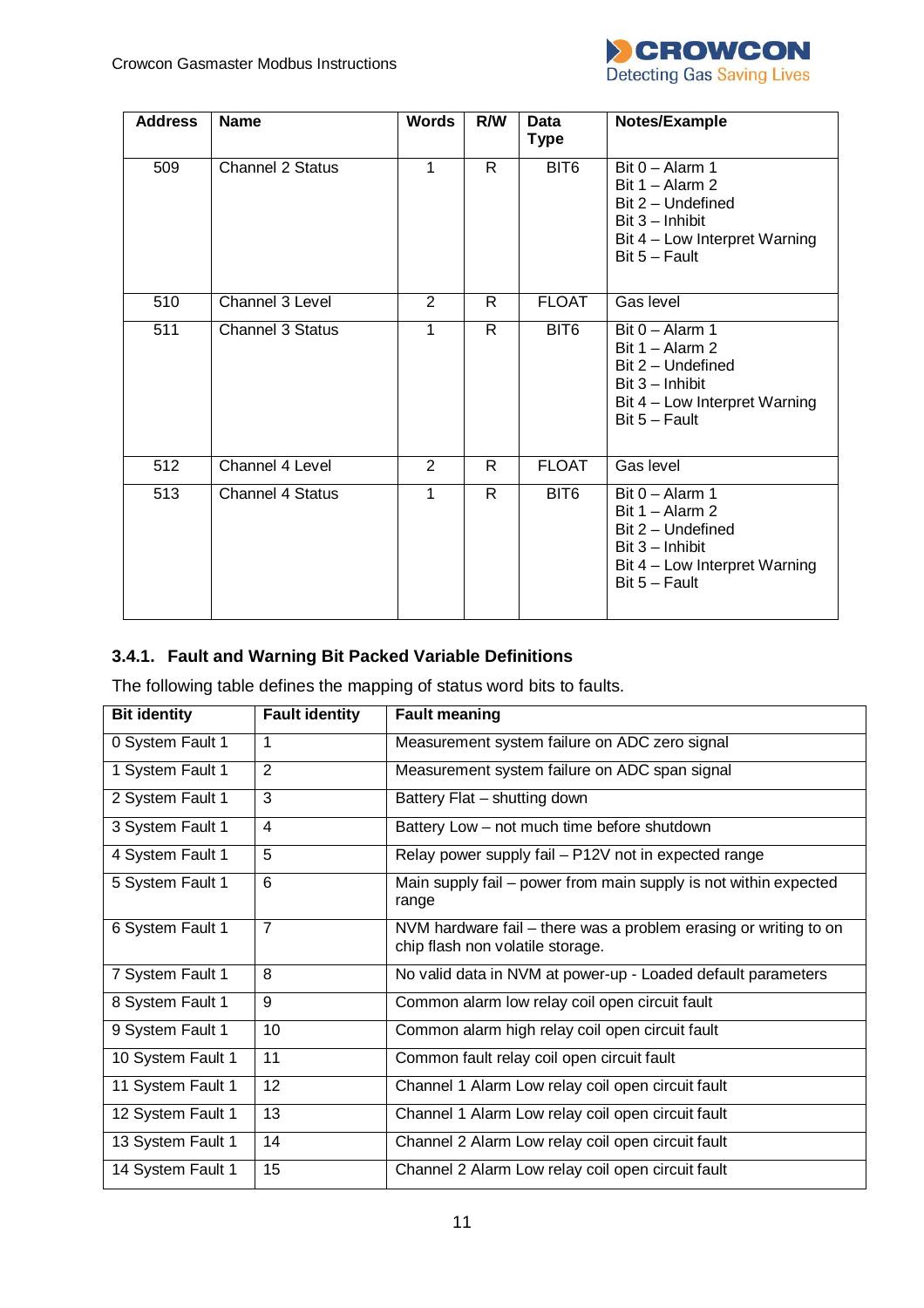

| <b>Bit identity</b>       | <b>Fault identity</b> | <b>Fault meaning</b>                              |
|---------------------------|-----------------------|---------------------------------------------------|
| 15 System Fault 1         | 16                    | Channel 3 Alarm Low relay coil open circuit fault |
| 16 System Fault 1         | 17                    | Channel 3 Alarm Low relay coil open circuit fault |
| 17 System Fault 1         | 18                    | Channel 4 Alarm Low relay coil open circuit fault |
| 18 System Fault 1         | 19                    | Channel 4 Alarm Low relay coil open circuit fault |
| 19 System Fault 1         | 20                    | Channel 1 ESU fan stalled                         |
| 20 System Fault 1         | 21                    | Channel 2 ESU fan stalled                         |
| 21 System Fault 1         | 22                    | Channel 3 ESU fan stalled                         |
| 22 System Fault 1         | 23                    | Channel 4 ESU fan stalled                         |
| 23 System Fault 1         | 24                    | Channel 1 ESU fan slow                            |
| 24 System Fault 1         | 25                    | Channel 2 ESU fan slow                            |
| 25 System Fault 1         | $\overline{26}$       | Channel 3 ESU fan slow                            |
| 26 System Fault 1         | 27                    | Channel 4 ESU fan slow                            |
| 27 System Fault 1         | 28                    | Channel 1 Signal Over range                       |
| 28 System Fault 1         | 29                    | Channel 2 Signal Over range                       |
| 29 System Fault 1         | 30                    | Channel 3 Signal Over range                       |
| 30 System Fault 1         | 31                    | Channel 4 Signal Over range                       |
| 31 System Fault 1         | 32                    | Channel 1 Signal Under range                      |
| 0 System Fault 2          | $\overline{33}$       | Channel 2 Signal Under range                      |
| 1 System Fault 2          | 34                    | Channel 3 Signal Under range                      |
| 1 System Fault 2          | 35                    | Channel 4 Signal Under range                      |
| 3 to 31 System<br>Fault 2 |                       | <b>Never Set</b>                                  |

The following table defines the mapping of status word bits to warnings.

| <b>Bit identity</b> | <b>Warning identity</b> | <b>Warning meaning</b>         |
|---------------------|-------------------------|--------------------------------|
| 0 System Warning 1  |                         | Supervisor mode                |
| 1 System Warning 1  | $\overline{2}$          | Global inhibit active          |
| 2 System Warning 1  | 3                       | Testing audio visual alarm     |
| 3 System Warning 1  | $\overline{4}$          | Service / calibration due      |
| 4 System Warning 1  | 5                       | Common Alarm Low relay forced  |
| 5 System Warning 1  | 6                       | Common Alarm High relay forced |
| 6 System Warning 1  | $\overline{7}$          | Common Fault relay forced      |
| 7 System Warning 1  | 8                       | Detector 1 stabilising         |
| 8 System Warning 1  | 9                       | Detector 1 input low           |
| 9 System Warning 1  | 10                      | Detector 1 initiated inhibit   |
| 10 System Warning 1 | 11                      | Channel 1 inhibited            |
| 11 System Warning 1 | 12                      | Channel 1 input simulated      |
| 12 System Warning 1 | 13                      | Channel 1 output forced        |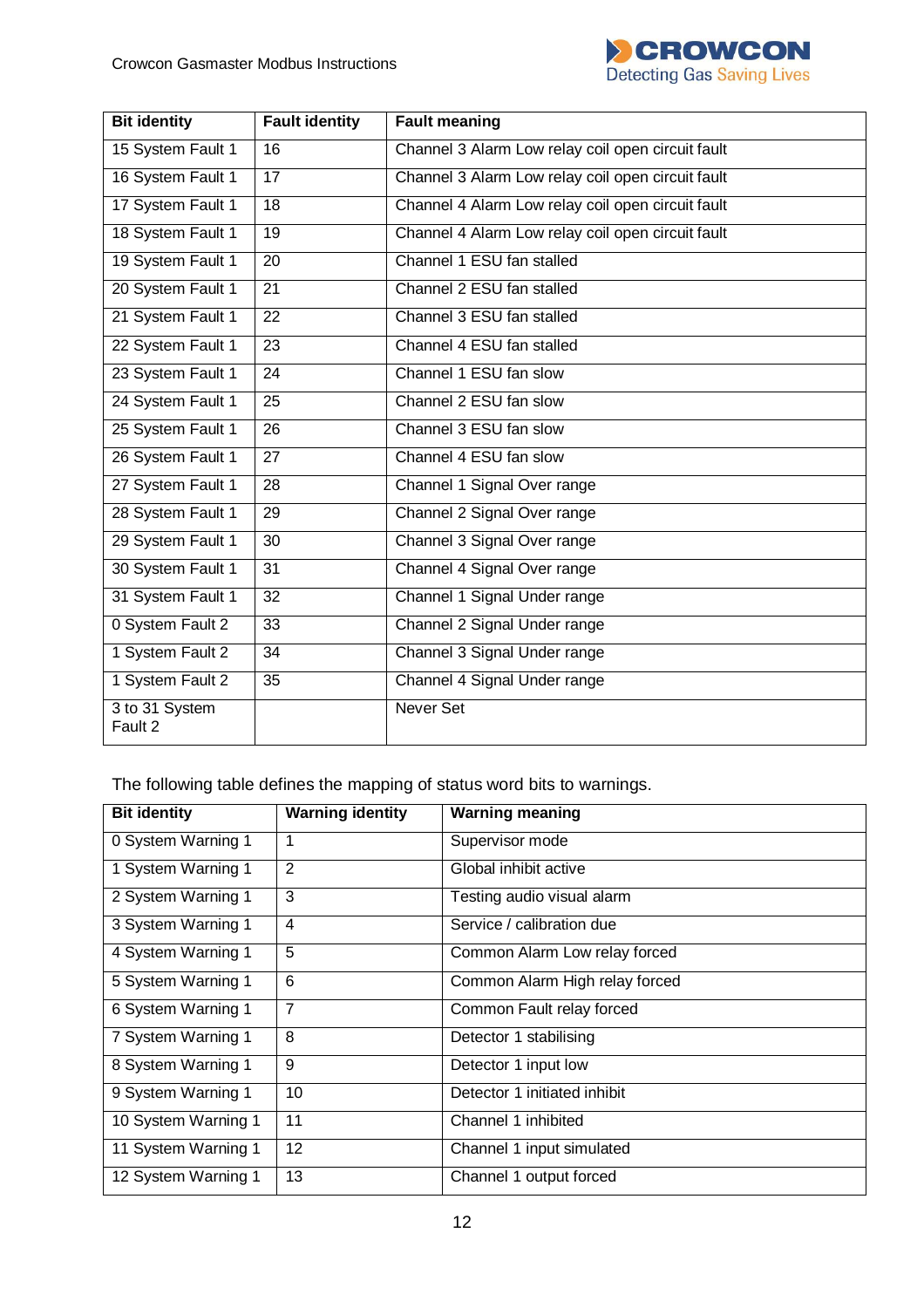

| <b>Bit identity</b>          | <b>Warning identity</b> | <b>Warning meaning</b>             |
|------------------------------|-------------------------|------------------------------------|
| 13 System Warning 1          | 14                      | Channel 1 alarm low relay forced   |
| 14 System Warning 1          | 15                      | Channel 1 alarm high relay forced  |
| 15 System Warning 1          | 16                      | Detector 2 stabilising             |
| 16 System Warning 1          | 17                      | Detector 2 input low               |
| 17 System Warning 1          | 18                      | Detector 2 initiated inhibit       |
| 18 System Warning 1          | 19                      | Channel 2 inhibited                |
| 19 System Warning 1          | 20                      | Channel 2 input simulated          |
| 20 System Warning 1          | 21                      | Channel 2 output forced            |
| 21 System Warning 1          | 22                      | Channel 2 alarm low relay forced   |
| 22 System Warning 1          | 23                      | Channel 2 alarm high relay forced  |
| 23 System Warning 1          | 24                      | Detector 3 stabilising             |
| 24 System Warning 1          | 25                      | Detector 3 input low               |
| 25 System Warning 1          | 26                      | Detector 3 initiated inhibit       |
| 26 System Warning 1          | 27                      | Channel 3 inhibited                |
| 27 System Warning 1          | 28                      | Channel 3 input simulated          |
| 28 System Warning 1          | 29                      | Channel 3 output forced            |
| 29 System Warning 1          | 30                      | Channel 3 alarm low relay forced   |
| 30 System Warning 1          | 31                      | Channel 3 alarm high relay forced  |
| 31 System Warning 1          | 32                      | Detector 4 stabilising             |
| 0 System Warning 2           | 33                      | Detector 4 input low               |
| 1 System Warning 2           | 34                      | Detector 4 initiated inhibit       |
| 2 System Warning 2           | 35                      | Channel 4 inhibited                |
| 3 System Warning 2           | 36                      | Channel 4 input simulated          |
| 4 System Warning 2           | $\overline{37}$         | Channel 4 output forced            |
| 5 System Warning 2           | 38                      | Channel 4 alarm low relay forced   |
| 6 System Warning 2           | 39                      | Channel 4 alarm high relay forced  |
| 7 System Warning 2           | 40                      | Channel 1 Pellistor saver enabled  |
| 8 System warning 2           | 41                      | Channel 2 Pellistor saver disabled |
| 9 System warning 2           | 42                      | Channel 3 Pellistor saver entered  |
| 10 System warning 2          | 43                      | Channel 4 Pellistor saver exited   |
| 11 to 31 System<br>Warning 2 |                         | Not yet set                        |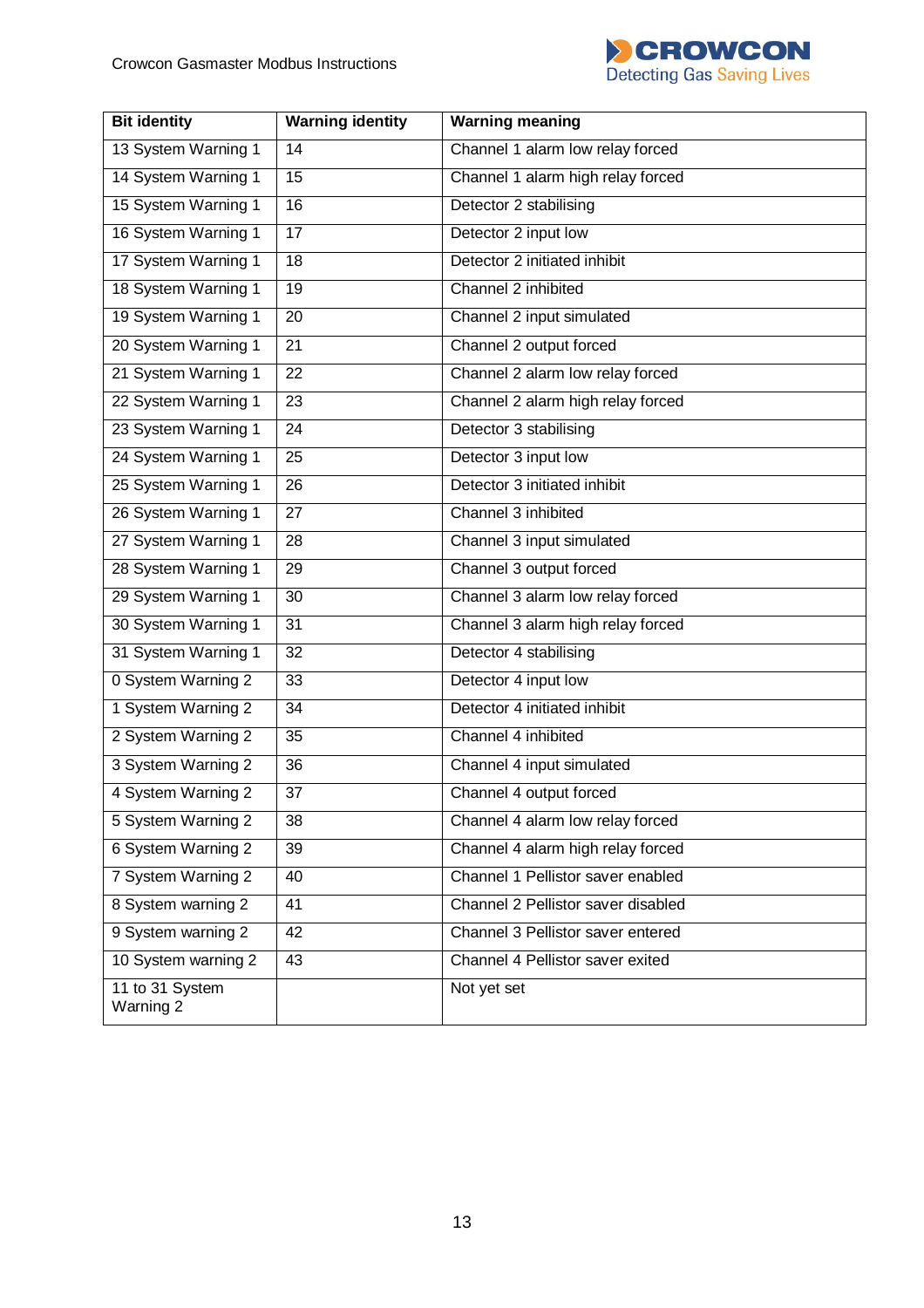

## <span id="page-13-0"></span>**3.5. Channel Control**

### **Channel 1**

| <b>Address</b> | <b>Name</b>                           | <b>Words</b>   | <b>R/W</b> | <b>Data</b><br><b>Type</b> | Notes/Example                                                                                                           |
|----------------|---------------------------------------|----------------|------------|----------------------------|-------------------------------------------------------------------------------------------------------------------------|
| 540            | Channel 1 Inhibit                     | $\mathbf{1}$   | R/W        | ENUM <sub>2</sub>          | No inhibit<br>Channel inhibit                                                                                           |
| 541            | Channel 1 Action Zero                 | $\mathbf{1}$   | R/W        | ENUM3                      | Idle<br>Perform Zero<br>Zero Fail                                                                                       |
|                |                                       |                |            |                            | Set to "Perform Zero" then wait<br>for "Idle" or "Zero Fail". If "Zero<br>Fail" then write to set it back to<br>"Idle". |
| 542            | Channel 1 Cal Level                   | $\overline{2}$ | R/W        | <b>FLOAT</b>               | The concentration of the cal<br>gas.                                                                                    |
| 543            | Channel 1 Cal Action                  | 1              | R/W        | ENUM4                      | Idle<br>Perform Cal<br>Cal Fail (Input)<br>Cal Fail (Gain)                                                              |
|                |                                       |                |            |                            | Set to "Perform Cal" then wait<br>for "Idle" or "Cal Fail". If "Cal<br>Fail" then write to set it back to<br>"Idle".    |
| 544            | Channel 1 OP Cal<br>Control           | $\mathbf{1}$   | R/W        | ENUM4                      | Normal/Idle<br>Measure Low mA<br>Measure High mA<br>Cal Fail                                                            |
|                |                                       |                |            |                            | For operation see Note 1<br>below.                                                                                      |
| 545            | Channel 1 OP Cal Level                | $\overline{2}$ | R/W        | <b>FLOAT</b>               | Measured mA level.                                                                                                      |
|                |                                       |                |            |                            | For low mA range is 3 to 5.                                                                                             |
|                |                                       |                |            |                            | For high mA range is 19 to 21.                                                                                          |
| 546            | Channel 1 Pellistor<br>saver disabled | $\mathbf{1}$   | R(W)       | ENUM <sub>2</sub>          | 0 not disabled<br>1 disabled                                                                                            |

Note 1 – Operation of OP Cal Control; Set to "Measure Low mA" system then requires a measured value of mA to be written to 545. A valid low mA value will move OP Cal Control to "Measure High mA" and an invalid value will move OP Cal Control to "Cal Fail". With the control set to "Measure High mA" the system requires a measured value of mA to be written to 545. A valid high mA value will move OP Cal Control to "Normal/Idle" and will cause the output calibration offset and scale values to evaluated and an invalid value will move OP Cal Control to "Cal Fail". "Cal Fail" values when read should be overwritten by "Normal/Idle" and the calibration operation started again.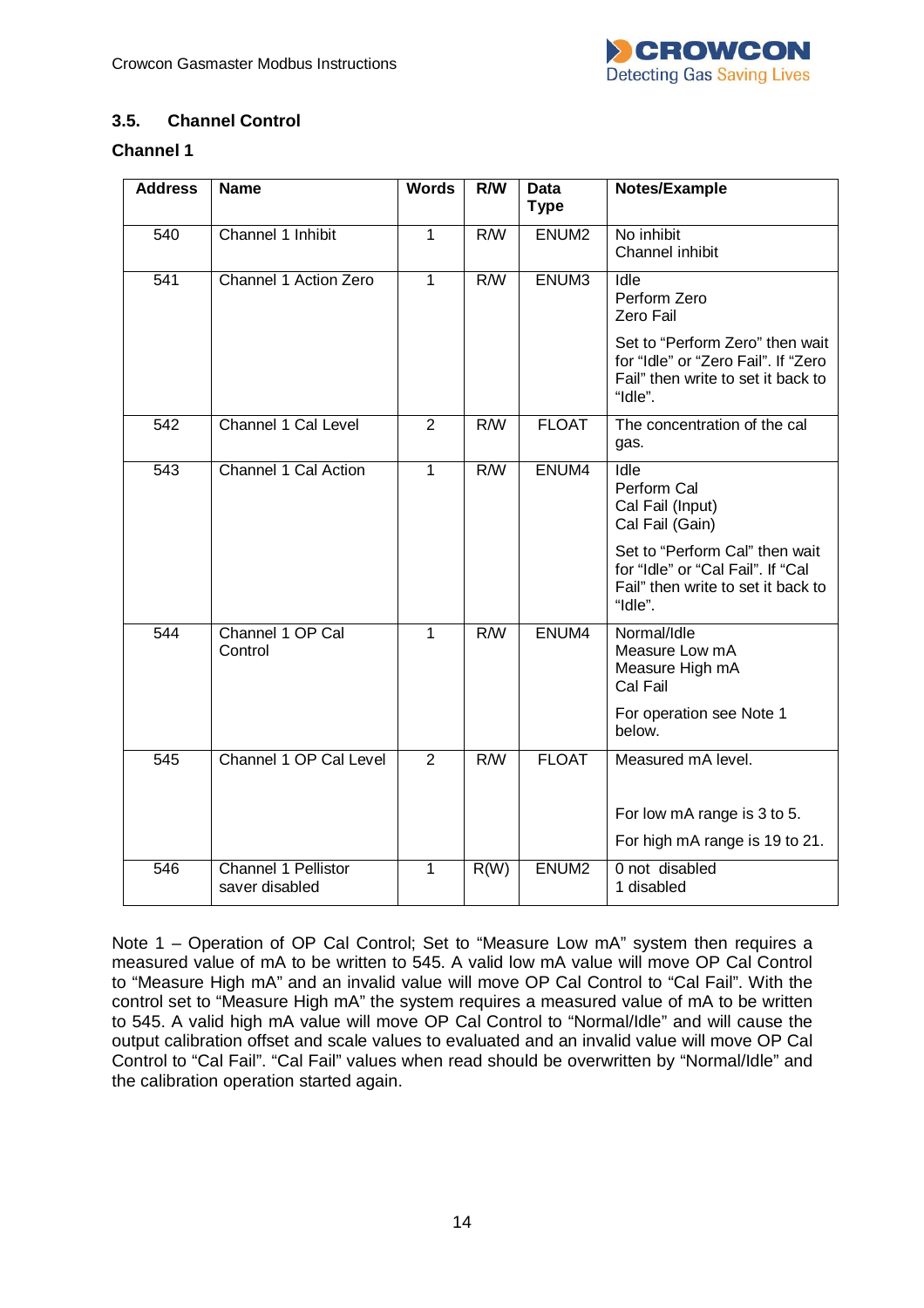

## **Channel 2**

| <b>Address</b> | <b>Name</b>                   | <b>Words</b> | R/W | Data<br>$T$ ype | Notes/Example |
|----------------|-------------------------------|--------------|-----|-----------------|---------------|
| 550            | Channel 2 as per<br>channel 1 |              |     |                 |               |

## **Channel 3**

| <b>Address</b> | <b>Name</b>                   | <b>Words</b> | R/W | <b>Data</b><br>Type | Notes/Example |
|----------------|-------------------------------|--------------|-----|---------------------|---------------|
| 560            | Channel 3 as per<br>channel 1 |              |     |                     |               |

## **Channel 4**

| <b>Address</b> | <b>Name</b>                   | <b>Words</b> | R/W | <b>Data</b><br>Type | Notes/Example |
|----------------|-------------------------------|--------------|-----|---------------------|---------------|
| 570            | Channel 4 as per<br>channel 1 |              |     |                     |               |

# **3.6. System Control**

<span id="page-14-0"></span>

| <b>Address</b> | <b>Name</b>         | <b>Words</b> | R/W | <b>Data</b><br><b>Type</b> | Notes/Example                                                                                                                                                                               |
|----------------|---------------------|--------------|-----|----------------------------|---------------------------------------------------------------------------------------------------------------------------------------------------------------------------------------------|
| 600            | <b>Accept Reset</b> | 1            | R/W | ENUM <sub>2</sub>          | Idle,<br><b>Cause Accept Reset</b>                                                                                                                                                          |
|                |                     |              |     |                            | Automatically reverts to idle<br>when action complete                                                                                                                                       |
| 601            | NVM control         | 1            | R/W | ENUM7                      | Idle,<br>Save Parameter Config,<br>Restore Parameter Config,<br>Clear Parameter Config,<br>Save Text Config,<br>Restore Text Config,<br>Clear Text Config.<br>Automatically reverts to idle |
|                |                     |              |     |                            | when action complete                                                                                                                                                                        |
| 602            | Protection          | 1            | R/W | ENUM <sub>2</sub>          | Protect Off,<br>Protect On                                                                                                                                                                  |
| 603            | Power Up Test       | 1            | R/W | ENUM <sub>2</sub>          | Idle,<br>Do Reset and Power Up Test.                                                                                                                                                        |
|                |                     |              |     |                            | Automatically reverts to idle<br>when action complete. Will<br>momentarily halt Modbus<br>activity while power-up self<br>tests are in progress.<br>Not FTM -> Exception                    |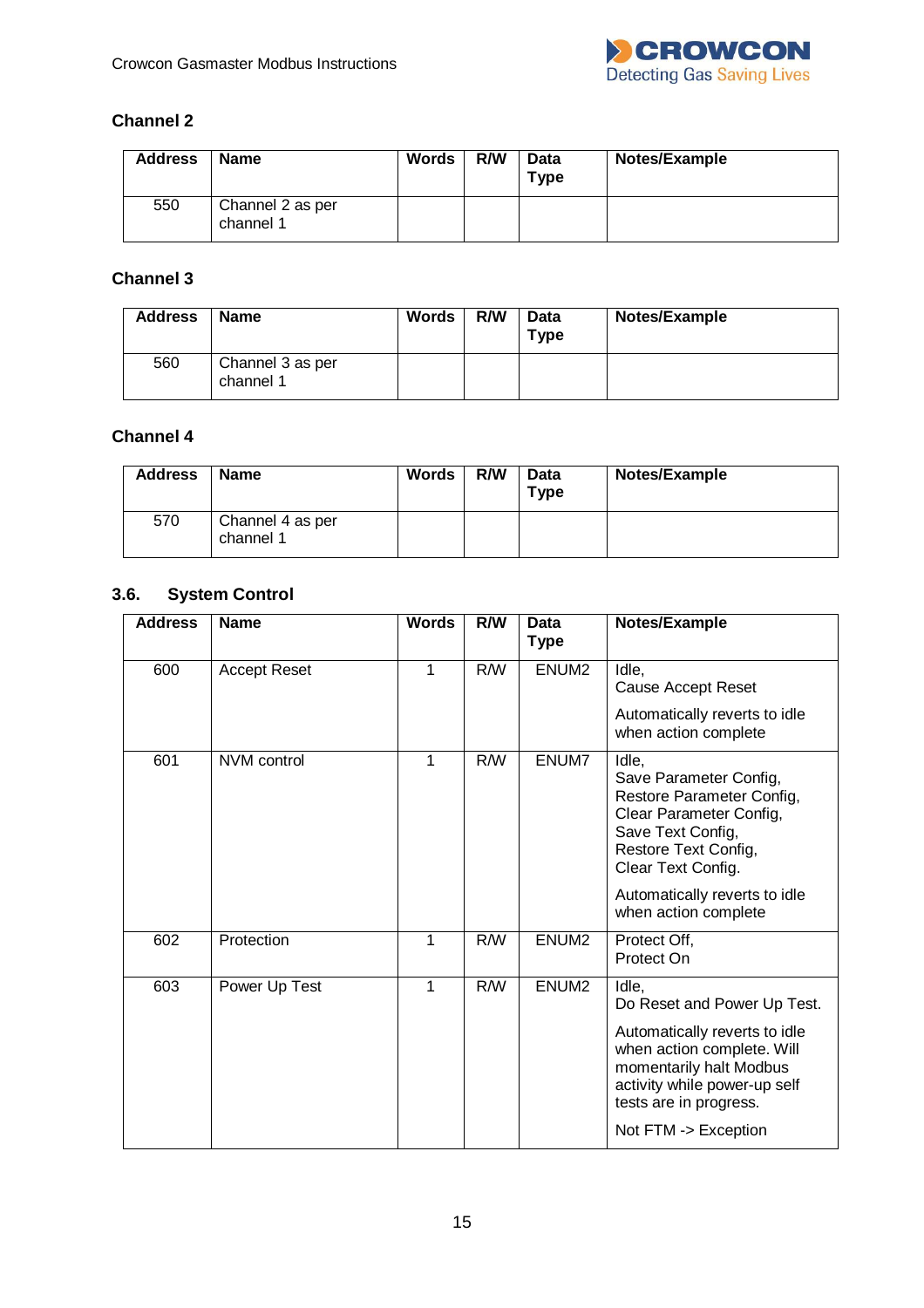

| <b>Address</b> | <b>Name</b>                          | <b>Words</b> | R/W | Data<br><b>Type</b> | Notes/Example                                                                                                                                                                                                                                                                                                                                                                                                                                                      |
|----------------|--------------------------------------|--------------|-----|---------------------|--------------------------------------------------------------------------------------------------------------------------------------------------------------------------------------------------------------------------------------------------------------------------------------------------------------------------------------------------------------------------------------------------------------------------------------------------------------------|
| 604            | <b>Relay Stimulation</b><br>Sequence | 1            | R/W | <b>BIT14</b>        | Bit 0 - Common Low Relay<br>Bit 1 - Common High Relay<br>Bit 2 - Common Fault Relay<br>Bit 3 - Ch1 Alarm Low Relay<br>Bit 4 - Ch1 Alarm High Relay<br>Bit 5 - Ch2 Alarm Low Relay<br>Bit 6 - Ch2 Alarm High Relay<br>Bit 7 - Ch3 Alarm Low Relay<br>Bit 8 - Ch3 Alarm High Relay<br>Bit 9 - Ch4 Alarm Low Relay<br>Bit 10 - Ch4 Alarm High Relay<br>Bit 11- AVDrive Beacon<br>Bit 12 - AVDrive Low Sound<br>Bit 13 - AVDrive High Sound<br>Logic 1 energises relay |
|                |                                      |              |     |                     | Not FTM -> Exception                                                                                                                                                                                                                                                                                                                                                                                                                                               |
| 605            | <b>Relay Monitor</b>                 | 1            | R.  | <b>BIT11</b>        | Bit 0 - Common Low Relay<br>Bit 1 - Common High Relay<br>Bit 2 - Common Fault Relay<br>Bit 3 - Ch1 Alarm Low Relay<br>Bit 4 - Ch1 Alarm High Relay<br>Bit 5 - Ch2 Alarm Low Relay<br>Bit 6 - Ch2 Alarm High Relay<br>Bit 7 - Ch3 Alarm Low Relay<br>Bit 8 - Ch3 Alarm High Relay<br>Bit 9 - Ch4 Alarm Low Relay<br>Bit 10 - Ch4 Alarm High Relay                                                                                                                   |
|                |                                      |              |     |                     | Logic 1 relay coil faulty.                                                                                                                                                                                                                                                                                                                                                                                                                                         |
|                |                                      |              |     |                     | Not FTM -> Exception                                                                                                                                                                                                                                                                                                                                                                                                                                               |
| 606            | Analogue Out1<br>Stimulation         | 1            | R/W | UINT8               | Level in range 0 to 255<br>corresponds to 0 to 25.5 mA (0<br>to 6.375 V).                                                                                                                                                                                                                                                                                                                                                                                          |
|                |                                      |              |     |                     | Not FTM -> Exception                                                                                                                                                                                                                                                                                                                                                                                                                                               |
| 607            | Analogue Out2<br>Stimulation         | 1            | R/W | UINT8               | Level in range 0 to 255<br>corresponds to 0 to 25.5 mA (0<br>to 6.375 V).                                                                                                                                                                                                                                                                                                                                                                                          |
|                |                                      |              |     |                     | Not FTM -> Exception                                                                                                                                                                                                                                                                                                                                                                                                                                               |
| 608            | Analogue Out3<br>Stimulation         | $\mathbf{1}$ | R/W | UINT8               | Level in range 0 to 255<br>corresponds to 0 to 25.5 mA (0<br>to 6.375 V).                                                                                                                                                                                                                                                                                                                                                                                          |
|                |                                      |              |     |                     | Not FTM -> Exception                                                                                                                                                                                                                                                                                                                                                                                                                                               |
| 609            | Analogue Out4<br>Stimulation         | $\mathbf{1}$ | R/W | UINT8               | Level in range 0 to 255<br>corresponds to 0 to 25.5 mA (0<br>to 6.375 V).                                                                                                                                                                                                                                                                                                                                                                                          |
|                |                                      |              |     |                     | Not FTM -> Exception                                                                                                                                                                                                                                                                                                                                                                                                                                               |
| 610            | DAC0 Output                          | $\mathbf{1}$ | R/W | UINT8               | Level in range 0 to 255<br>corresponds to 0 to 5V                                                                                                                                                                                                                                                                                                                                                                                                                  |
|                |                                      |              |     |                     | Not FTM -> Exception                                                                                                                                                                                                                                                                                                                                                                                                                                               |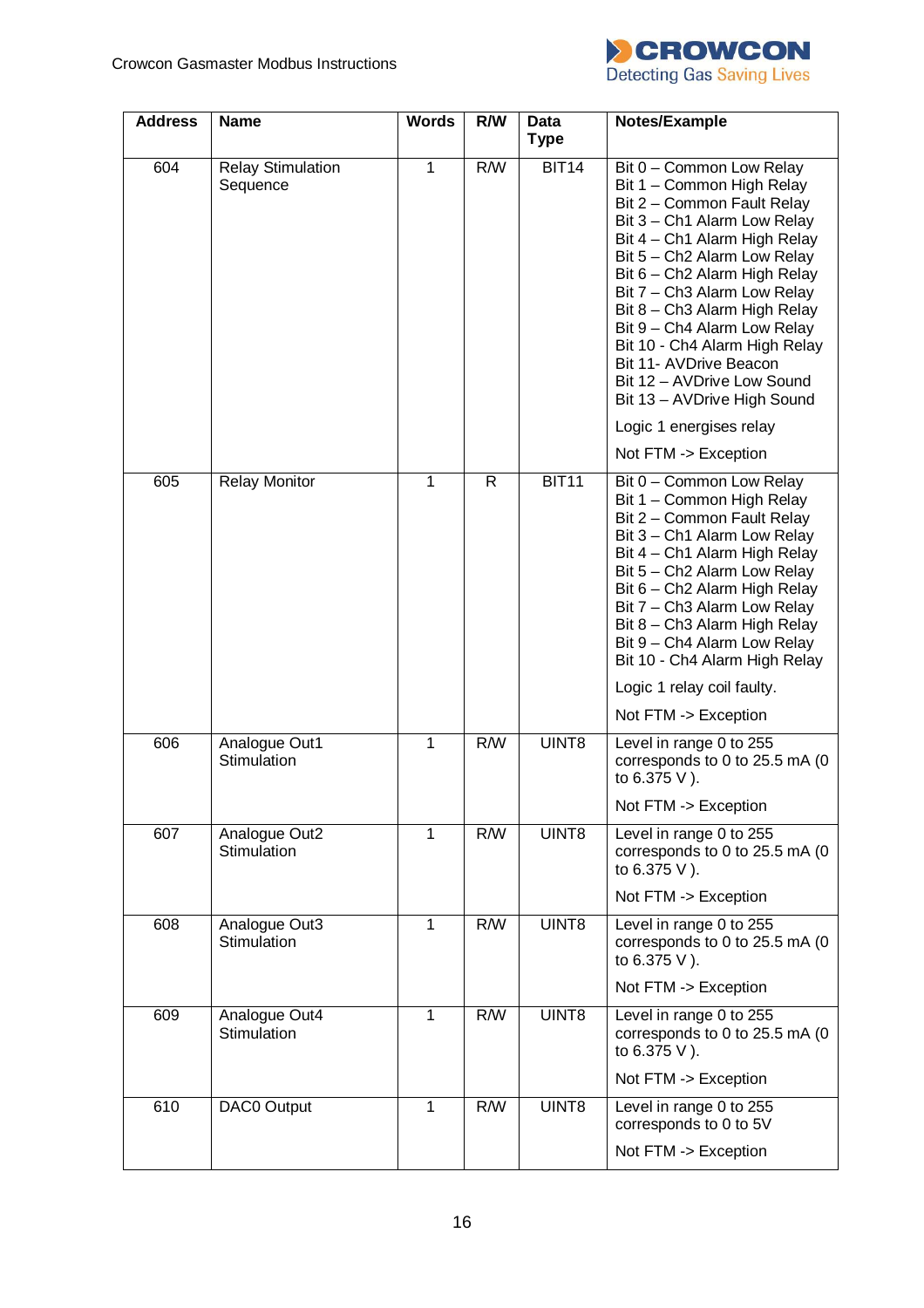

| <b>Address</b>   | <b>Name</b>                  | <b>Words</b> | R/W              | Data<br><b>Type</b> | Notes/Example                                                                                                                                                                                                                                                                                             |
|------------------|------------------------------|--------------|------------------|---------------------|-----------------------------------------------------------------------------------------------------------------------------------------------------------------------------------------------------------------------------------------------------------------------------------------------------------|
| 611              | DAC1 Output                  | 1            | R/W              | UINT8               | Level in range 0 to 255<br>corresponds to 0 to 5V                                                                                                                                                                                                                                                         |
|                  |                              |              |                  |                     | Not FTM -> Exception                                                                                                                                                                                                                                                                                      |
| 612              | <b>Indicator Stimulation</b> | 1            | R/W              | ENUM6               | All Off<br>Alarm LED<br><b>Fault LED</b><br>Power LED<br><b>Warning LED</b><br>Sounder<br>Not FTM -> Exception                                                                                                                                                                                            |
| $\overline{613}$ | Chan LCD Test                | 1            | $\overline{R/W}$ | ENUM10              | Normal display operation<br>All Segments Off<br>All Segments On<br>Sweep horiz segs down chan<br>Sweep vert segs across disp<br>Sweep horiz segs down disp<br>Walk segs around all digits<br>Walk segs around rows then<br>cols<br>Walk seg around disp<br>Walk bit along message<br>Not FTM -> Exception |
| 614              | Chan LCD Seq                 | 1            | R/W              | UINT8               | Sequence in test:                                                                                                                                                                                                                                                                                         |
|                  |                              |              |                  |                     | 0=start, 1 <last in="" seq="" test="">,<br/>250=enable auto sequencing</last>                                                                                                                                                                                                                             |
|                  |                              |              |                  |                     | Not FTM -> Exception                                                                                                                                                                                                                                                                                      |
| 615              | Menu LCD Test                | 1            | R/W              | ENUM8               | Normal display operation<br>All Segments Off<br>All Segments On<br>Sweep vert pixel col across<br>char<br>Sweep horiz pixel rows down<br>line<br>Sweep vert pixel col across<br>disp<br>Sweep horiz pixel row down<br>disp<br>Disp char set incrementing<br>Not FTM -> Exception                          |
| 616              | Menu LCD Seq                 | 1            | R/W              | UINT8               | Sequence in test:<br>0=start, 1< last seq in test>                                                                                                                                                                                                                                                        |
|                  |                              |              |                  |                     | Not FTM -> Exception                                                                                                                                                                                                                                                                                      |
| 617              | <b>LCD Backlight</b>         | $\mathbf{1}$ | R/W              | ENUM4               | Normal operation<br><b>Backlight Off</b><br><b>Backlight Dim</b><br><b>Backlight Bright</b><br>Not FTM -> Exception                                                                                                                                                                                       |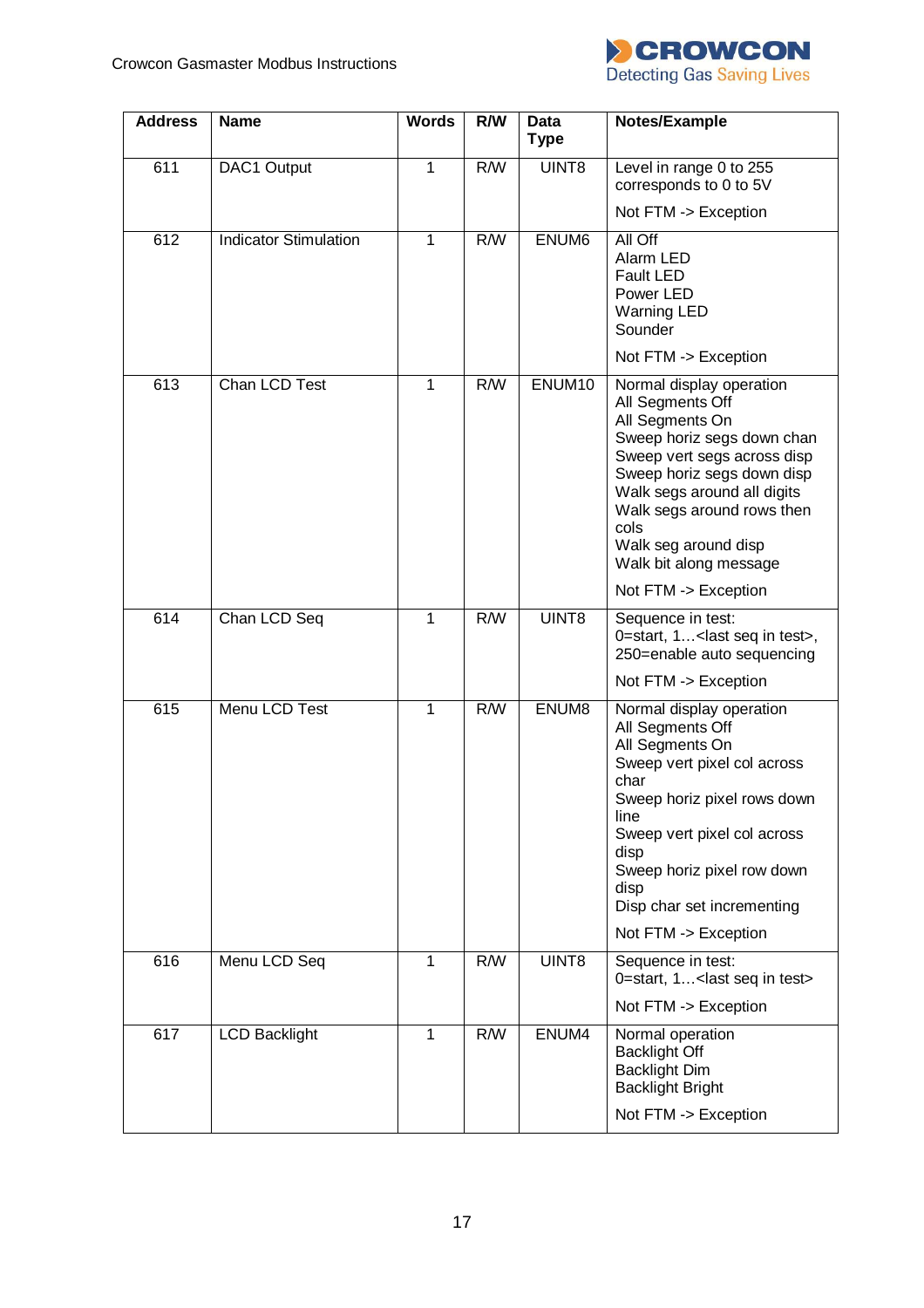

| <b>Address</b> | <b>Name</b>               | <b>Words</b> | R/W          | <b>Data</b><br><b>Type</b> | Notes/Example                                                       |
|----------------|---------------------------|--------------|--------------|----------------------------|---------------------------------------------------------------------|
| 618            | MUX control - Ch1         | 1            | R/W          | ENUM <sub>2</sub>          | <b>MUX</b> source<br><b>MUX</b> sink                                |
|                |                           |              |              |                            | Not FTM -> Exception                                                |
| 619            | MUX control - Ch2         | $\mathbf{1}$ | R/W          | ENUM <sub>2</sub>          | MUX source<br><b>MUX</b> sink                                       |
|                |                           |              |              |                            | Not FTM -> Exception                                                |
| 620            | $MUX$ control $- Ch3$     | 1            | R/W          | ENUM <sub>2</sub>          | MUX source<br><b>MUX</b> sink                                       |
|                |                           |              |              |                            | Not FTM -> Exception                                                |
| 621            | MUX control - Ch4         | $\mathbf{1}$ | R/W          | ENUM <sub>2</sub>          | MUX source<br><b>MUX</b> sink                                       |
|                |                           |              |              |                            | Not FTM -> Exception                                                |
| 622            | Raw ADC - Ch1             | 1            | $\mathsf{R}$ | UINT16                     | Input channel 1                                                     |
|                |                           |              |              |                            | Full Scale = $4092$<br>corresponding to 25.5 mA on 4<br>to 20 input |
| 623            | Raw ADC - Ch <sub>2</sub> | 1            | $\mathsf{R}$ | UINT16                     | Input channel 2                                                     |
|                |                           |              |              |                            | Full Scale = $4092$<br>corresponding to 25.5 mA on 4<br>to 20 input |
| 624            | Raw ADC - Ch3             | 1            | $\mathsf{R}$ | UINT16                     | Input channel 3                                                     |
|                |                           |              |              |                            | Full Scale = $4092$<br>corresponding to 25.5 mA on 4<br>to 20 input |
| 625            | Raw ADC - Ch4             | 1            | $\mathsf{R}$ | UINT16                     | Input channel 4                                                     |
|                |                           |              |              |                            | Full Scale = $4092$<br>corresponding to 25.5 mA on 4<br>to 20 input |
| 626            | Raw ADC - PSU             | 1            | R            | UINT16                     | Mains or plant DC voltage                                           |
|                |                           |              |              |                            | Full Scale = $4092$<br>corresponding to 39V                         |
| 627            | Raw ADC - Vsys            | 1            | R            | UINT16                     | Voltage after diode OR'ing<br>mains and battery volts               |
|                |                           |              |              |                            | Full Scale = $4092$<br>corresponding to 39V                         |
| 628            | Raw ADC - P12V            | 1            | R            | UINT16                     | Positive 12V switcher derived<br>rail voltage.                      |
|                |                           |              |              |                            | Full Scale = $4092$<br>corresponding to 17.5V                       |
| 629            | Raw ADC - Check Low       | 1            | R            | UINT16                     | $0.45 V = 1/11 5V$                                                  |
|                |                           |              |              |                            | Fullscale = $4092$<br>corresponding to 5V.                          |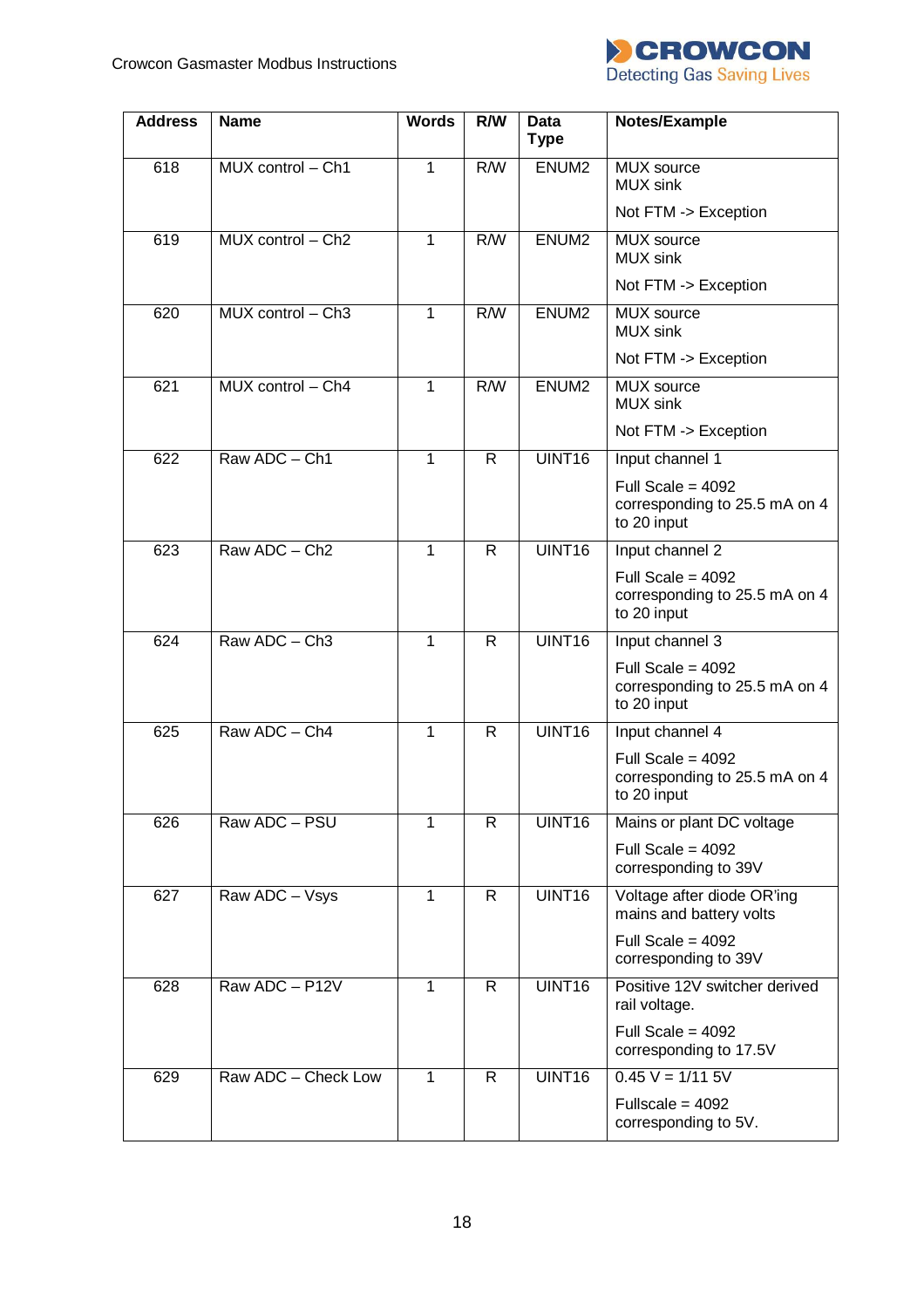

| <b>Address</b> | <b>Name</b>           | <b>Words</b> | R/W              | Data<br><b>Type</b> | Notes/Example                                                                                                                         |
|----------------|-----------------------|--------------|------------------|---------------------|---------------------------------------------------------------------------------------------------------------------------------------|
| 630            | Raw ADC - Check High  | $\mathbf{1}$ | $\overline{R}$   | UINT16              | $4.55 V = 10/11 5V$                                                                                                                   |
|                |                       |              |                  |                     | Fullscale = $4092$<br>corresponding to 5V.                                                                                            |
| 631            | Raw ADC - VLCD0       | 1            | $\overline{R}$   | UINT <sub>16</sub>  | LCD contrast voltage - dot<br>matrix display                                                                                          |
|                |                       |              |                  |                     | 0 corresponds to -5V.                                                                                                                 |
|                |                       |              |                  |                     | Full Scale = 4092 corresponds<br>to $+5V$ .                                                                                           |
| 632            | Raw ADC - VLCD1       | 1            | R                | UINT16              | LCD contrast voltage -<br>segment display                                                                                             |
|                |                       |              |                  |                     | 0 corresponds to -5V.                                                                                                                 |
|                |                       |              |                  |                     | Full Scale = 4092 corresponds<br>to $+5V$ .                                                                                           |
| 633            | <b>Button</b>         | 1            | $\mathsf{R}$     | BIT7                | <b>Bit 0-Accept Reset</b><br>Bit 1-Up<br>Bit 2-Down<br>Bit 3-Enter<br>Bit 4-Back<br>Bit 5-Remote Accept Reset<br>Bit 6-Remote Inhibit |
|                |                       |              |                  |                     | Logic $1 =$ button pressed or<br>signal active                                                                                        |
| 634            | <b>Fire Reset</b>     | $\mathbf{1}$ | $\overline{R/W}$ | BIT4                | Bit 1 - Ch1 Power<br>Bit 2 - Ch <sub>2</sub> Power<br>Bit 3 - Ch3 Power<br>Bit 4 - Ch4 Power                                          |
|                |                       |              |                  |                     | Logic $1 = power$ on, logic $0 =$<br>power reset.                                                                                     |
|                |                       |              |                  |                     | Not FTM -> Exception                                                                                                                  |
| 635            | <b>Battery Switch</b> | 1            | R/W              | ENUM <sub>2</sub>   | Battery disconnected<br>Battery connected                                                                                             |
|                |                       |              |                  |                     | Not FTM -> Exception                                                                                                                  |

## <span id="page-18-0"></span>**3.7. Event Log**

## <span id="page-18-1"></span>**3.7.1. Event Log Map**

This section specifies the Modbus map for events. For a complete explanation of the use of the controls and the format of the event data refer to section [3.7.2.](#page-19-0) Event data is always read in blocks of 10 events for efficiency of communications.

| <b>Address</b> | <b>Name</b>            | <b>Words</b> | R/W  | Data<br>Type | Notes/Example                                               |
|----------------|------------------------|--------------|------|--------------|-------------------------------------------------------------|
| 700            | Read control           |              | R/W  | ENUM4        | Abort read,<br>Reset,<br>Next Block,<br>Clear Log (not imp) |
| 701            | Service event time and | 2            | R(W) | UINT32       | Seconds since 1 Jan 1970.                                   |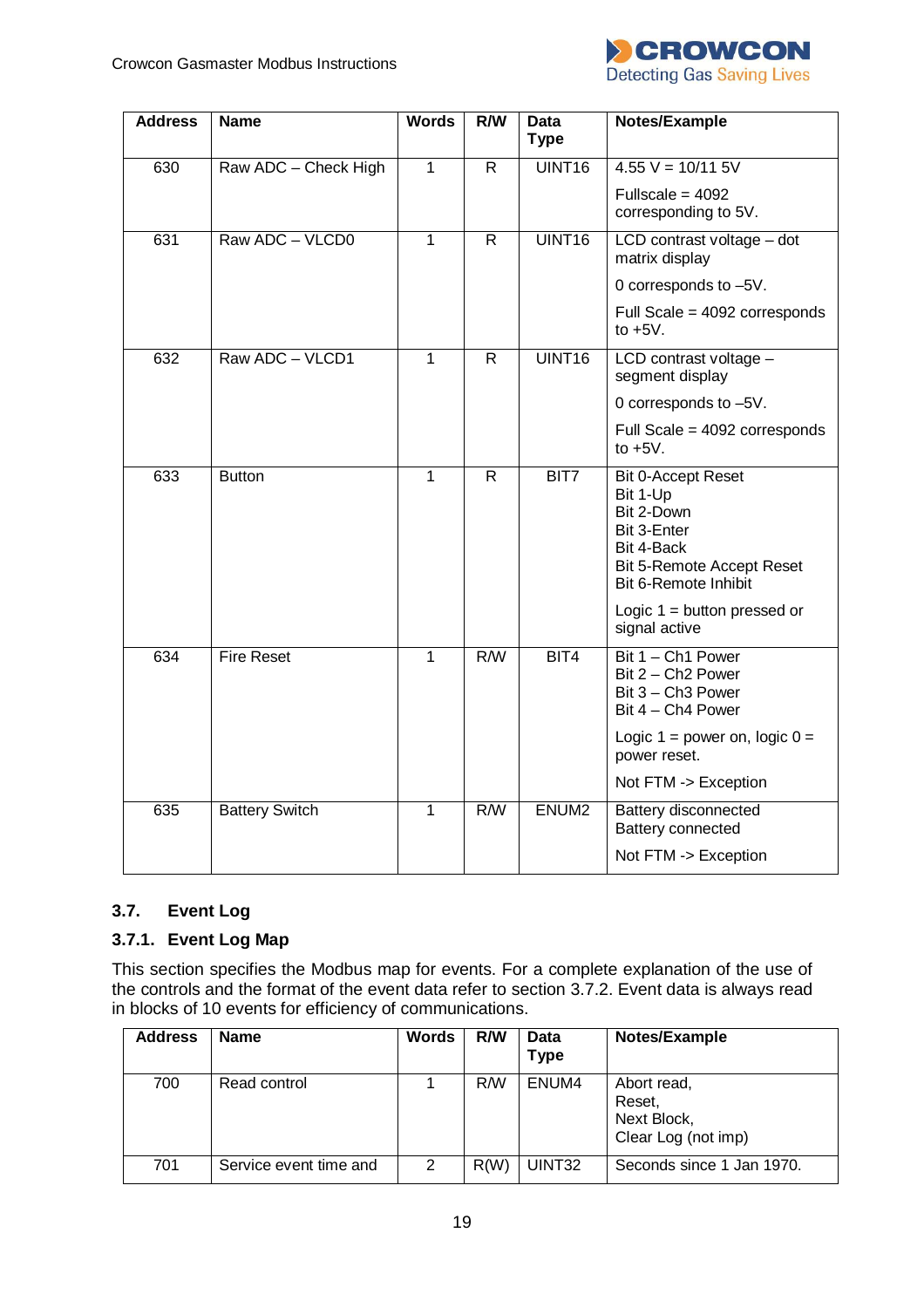

|                  | date               |                |              |                    |                      |
|------------------|--------------------|----------------|--------------|--------------------|----------------------|
| 702              | Event 1 time       | $\overline{2}$ | $\mathsf{R}$ | UINT32             | Time of event        |
| 703              | Event 1 IDs        | $\mathbf{1}$   | $\mathsf{R}$ | UINT16             | Event ID and ID byte |
| 704              | Event 1 data word  | $\overline{2}$ | $\mathsf{R}$ | UINT32             | Event data word      |
| 705              | Event 2 time       | $\overline{2}$ | $\mathsf{R}$ | UINT32             | Time of event        |
| 706              | Event 2 IDs        | $\overline{1}$ | $\mathsf{R}$ | UINT <sub>16</sub> | Event ID and ID byte |
| 707              | Event 2 data word  | $\overline{2}$ | $\mathsf{R}$ | UINT32             | Event data word      |
| 708              | Event 3 time       | $\overline{2}$ | $\mathsf{R}$ | UINT32             | Time of event        |
| 709              | Event 3 IDs        | $\mathbf{1}$   | $\mathsf{R}$ | UINT16             | Event ID and ID byte |
| $\overline{710}$ | Event 3 data word  | $\overline{2}$ | $\mathsf{R}$ | UINT32             | Event data word      |
| 711              | Event 4 time       | $\overline{2}$ | $\mathsf{R}$ | UINT32             | Time of event        |
| $\overline{712}$ | Event 4 IDs        | $\overline{1}$ | $\mathsf{R}$ | UINT <sub>16</sub> | Event ID and ID byte |
| $\overline{713}$ | Event 4 data word  | $\overline{2}$ | $\mathsf{R}$ | UINT32             | Event data word      |
| 714              | Event 5 time       | $\overline{2}$ | $\mathsf{R}$ | UINT32             | Time of event        |
| $\overline{715}$ | Event 5 IDs        | $\mathbf{1}$   | $\mathsf{R}$ | UINT16             | Event ID and ID byte |
| $\overline{716}$ | Event 5 data word  | $\overline{2}$ | $\mathsf{R}$ | UINT32             | Event data word      |
| $\overline{717}$ | Event 6 time       | $\overline{2}$ | $\mathsf{R}$ | UINT32             | Time of event        |
| $\overline{718}$ | Event 6 IDs        | $\overline{1}$ | $\mathsf{R}$ | UINT16             | Event ID and ID byte |
| 719              | Event 6 data word  | $\overline{2}$ | $\mathsf{R}$ | UINT32             | Event data word      |
| 720              | Event 7 time       | $\overline{2}$ | $\mathsf{R}$ | UINT32             | Time of event        |
| 721              | Event 7 Ids        | $\mathbf{1}$   | $\mathsf{R}$ | UINT16             | Event ID and ID byte |
| $\overline{722}$ | Event 7 data word  | $\overline{2}$ | $\mathsf{R}$ | UINT32             | Event data word      |
| 723              | Event 8 time       | $\overline{2}$ | $\mathsf{R}$ | UINT32             | Time of event        |
| $\overline{724}$ | Event 8 Ids        | $\overline{1}$ | $\mathsf{R}$ | UINT16             | Event ID and ID byte |
| $\overline{725}$ | Event 8 data word  | $\overline{2}$ | $\mathsf{R}$ | UINT32             | Event data word      |
| 726              | Event 9 time       | $\overline{2}$ | R            | UINT32             | Time of event        |
| 727              | Event 9 Ids        | $\mathbf{1}$   | R            | UINT16             | Event ID and ID byte |
| 728              | Event 9 data word  | $\overline{2}$ | R            | UINT32             | Event data word      |
| 729              | Event 10 time      | $\overline{2}$ | R.           | UINT32             | Time of event        |
| 730              | Event 10 Ids       | $\mathbf{1}$   | R            | UINT16             | Event ID and ID byte |
| 731              | Event 10 data word | $\overline{2}$ | R            | UINT32             | Event data word      |

## <span id="page-19-0"></span>**3.7.2. Event Log Register Descriptions**

## **Read Control**

Used to set up the log ready for reading.

Reset – resets event log control to start at the beginning of the log. It also loads the first block of 10 event records ready for reading.

Next Block – Loads subsequent blocks of event records ready for reading.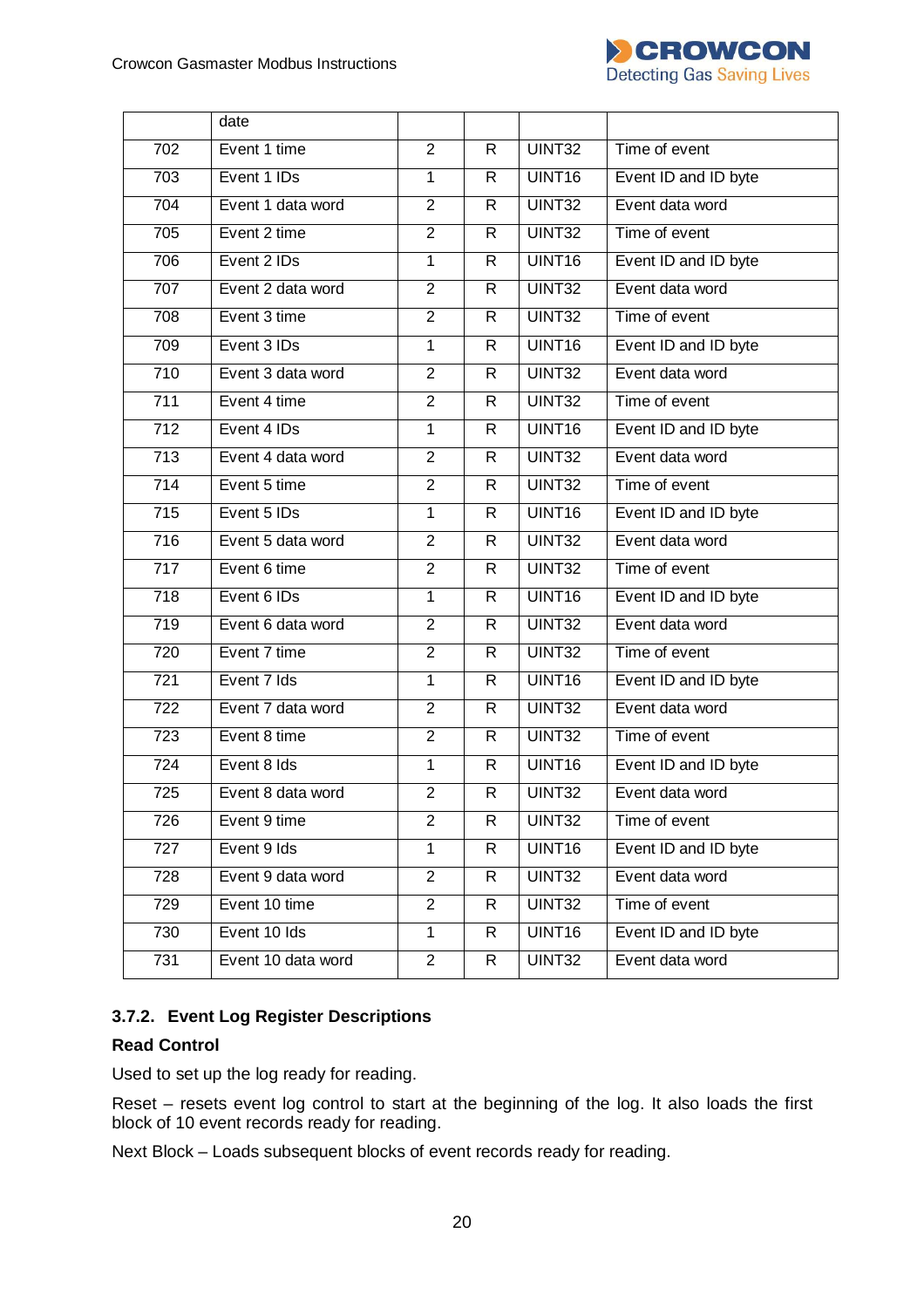

Clear – not implemented yet (may become more relevant if the event log is ever implemented in NVM), at present this value causes an exception.

Typical Modbus sequence for reading events

| <b>Register (Operation)</b> | Data  | <b>Comment</b>                                                                                           |
|-----------------------------|-------|----------------------------------------------------------------------------------------------------------|
| 700 (write)                 |       | Resets the event log to present the oldest<br>event as event 1.                                          |
| 702 to 731 (read)           | $***$ | Reads a block of 10 events                                                                               |
| 700 (write)                 | 2     | Presents the next 10 events.                                                                             |
| 702 to 731 (read)           | $***$ | Reads the next block of 10 events.<br>When these are scanned one of the events<br>indicates end of list. |
| 700 (write)                 | 0     | Terminate log read operations                                                                            |

#### **Service event time and date**

This data is stored in NVM and used to create the service event. This value should be modified only after the system has been serviced.

#### **Event block – time, identities, data word.**

Time is defined as a count of seconds since power-up. The device reading the events will have to convert this to a date and time format for display to the user based on the current system clock reading (register 500).

| <b>Event Description</b>   | <b>Event ID</b><br><b>Event Data</b> |                              | <b>Additional Data 4 bytes</b>                                            |
|----------------------------|--------------------------------------|------------------------------|---------------------------------------------------------------------------|
|                            | 1 byte                               | 1 byte                       |                                                                           |
| <b>Alarm Low Entered</b>   | 1                                    | Channel ID                   | $\Omega$                                                                  |
| <b>Alarm Low Exited</b>    | $\overline{2}$                       | Channel ID                   | Peak level while in alarm (or trough<br>level for falling alarms) [FLOAT] |
| Alarm High Entered         | 3                                    | Channel ID                   | $\Omega$                                                                  |
| Alarm High Exited          | $\overline{4}$                       | Channel ID                   | Peak level while in alarm (or trough<br>level for falling alarms) [FLOAT] |
| Detector comes online      | 5                                    | Channel ID                   | $\Omega$                                                                  |
| <b>Accept Reset</b>        | 6                                    | $\Omega$                     | $\Omega$                                                                  |
| <b>Warning Set</b>         | $\overline{7}$                       | Channel ID                   | Warning ID                                                                |
|                            |                                      | Or 255 for system<br>warning |                                                                           |
| <b>Warning Cleared</b>     | 8                                    | Channel ID                   | Warning ID                                                                |
|                            |                                      | Or 255 for system<br>warning |                                                                           |
| Power Status change        | 9                                    | New power status<br>ID       | $\mathbf 0$                                                               |
| Power Level                | 10                                   | $\Omega$                     | When running on battery Vsys is<br>logged every 60 secs [FLOAT].          |
| <b>Fault State Entered</b> | 11                                   | Channel ID                   | Fault ID                                                                  |
|                            |                                      | Or 255 for system<br>fault   |                                                                           |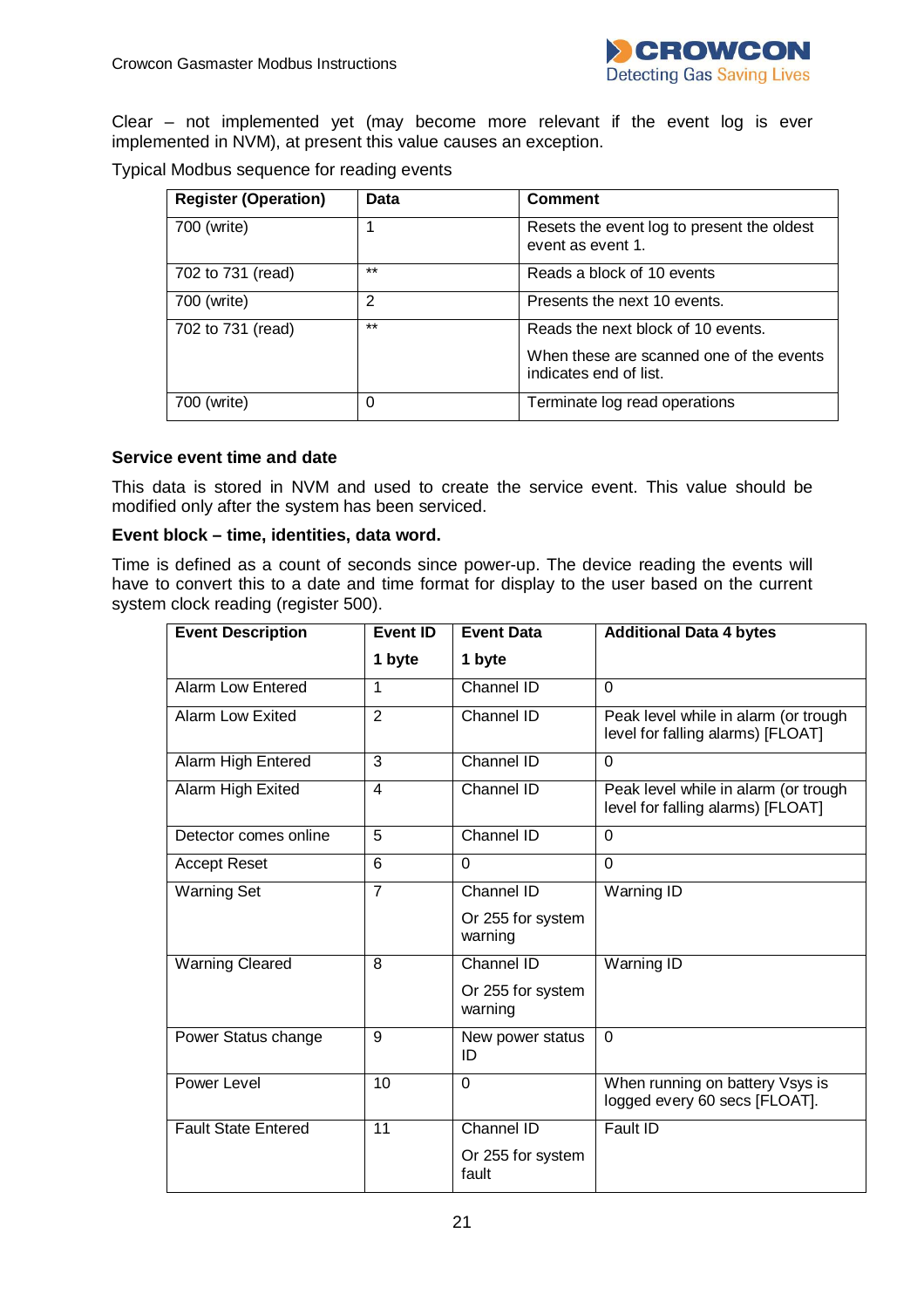

| <b>Fault State Exited</b>  | 12 <sup>2</sup> | Channel ID<br>Or 255 for system                                  | Fault ID                                                             |
|----------------------------|-----------------|------------------------------------------------------------------|----------------------------------------------------------------------|
|                            |                 | fault                                                            |                                                                      |
| Config Change              | 13              | $2 =$ Config Block<br>В<br>$3 =$ Config Block<br>A<br>$4 = Text$ | CRC16                                                                |
| <b>NVM Repaired</b>        | 14              | $2 =$ Config Block<br>B                                          | $\Omega$                                                             |
| (redundant from V1, i1.01) |                 | $3 =$ Config Block<br>A<br>$4 = Text$                            |                                                                      |
| Pellistor Off              | 15              | Channel ID                                                       | $\Omega$                                                             |
| <b>Pellistor Re-warm</b>   | 16              | Channel ID                                                       | $\Omega$                                                             |
| Service Event              | 254             | $\Omega$                                                         | Time and Date in seconds since 1 <sup>st</sup><br>Jan 1970 [UINT32]. |
| End of Event List          | 255             | 255                                                              | $\Omega$                                                             |

Event Data definitions

| Data Description | Values                                                                                                                  |
|------------------|-------------------------------------------------------------------------------------------------------------------------|
| Channel ID       | Channel $1 = 1$ ,<br>Channel $2 = 2$ ,<br>Channel $3 = 3$ ,<br>Channel $4 = 4$ ,                                        |
| Power status ID  | Mains $OK = 0$ ,<br>Mains fail $= 1$ ,<br>Mains fail accepted $= 2$ ,<br>Battery Low = $3$ ,<br>Battery Cut Off $= 4$ . |
| Fault ID         | TRD                                                                                                                     |

NOTE that the system will store a maximum of 300 events in RAM, i.e. if power is removed or the system resets the events will be lost.

A Service event is a special case because the event data contains the date of the last service. This data is stored in NVM and the service event is reconstituted whenever a system reset occurs.

#### **Clear log**

At present does nothing so therefore not implemented